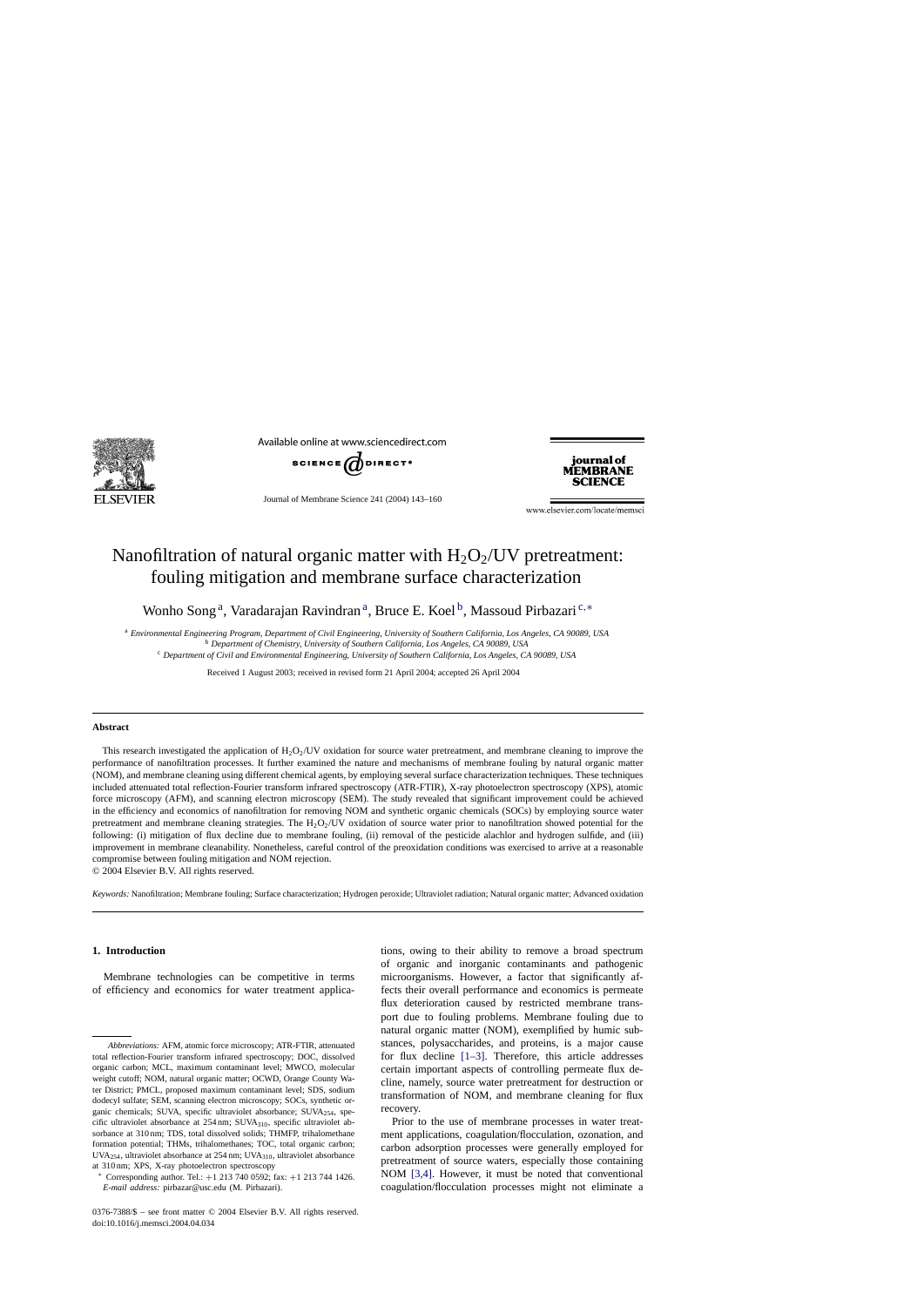significant fraction of NOM. A comparative study by Crozes et al. [\[5\]](#page-17-0) showed that ozonation was more effective than activated carbon adsorption in minimizing flux decline attributed to adsorptive membrane fouling by dextran and tannic acid, compounds that serve as surrogates for certain components of NOM. The  $H_2O_2$ /UV oxidation process has shown potential for complete destruction of synthetic organic chemicals (SOCs), and transformation of humic or hydrophobic substances into non-humic or less hydrophobic components. In this regard,  $H_2O_2/UV$  oxidation pretreatment simultaneously confers a twofold advantage: (i) mitigation of flux decline due to NOM fouling and (ii) removal of contaminants such as SOCs and hydrogen sulfide. Additionally, the non-selective reactivity of hydroxyl radical vis-à-vis molecular ozone during pretreatment might reduce the formation of undesirable non-humic substances, such as polysaccharides and biodegradable oxidation byproducts. Furthermore, UV irradiation and residual hydrogen peroxide, as well as generated hydroxyl radicals, could significantly mitigate membrane fouling. Nonetheless, pretreatment of source water could slow down but not entirely eliminate membrane fouling. Effective chemical cleaning would therefore be necessary to detach different classes of foulants from the membrane and restore its permeate flux characteristics [\[6,7\].](#page-17-0) Furthermore, selection of appropriate chemical cleaning agents might be critical because incompatible combinations of cleaning agent and membrane material could lead to irreversible flux loss, poor solute rejection, unnecessary costs through excessive chemical use, and/or reduction in membrane life spans  $[7,8]$ .

This paper discusses the applications of  $H_2O_2/UV$  oxidation pretreatment and membrane cleaning strategies for improving the performances of nanofiltration processes. The NOM-containing groundwater obtained from a deep aquifer in southern California was used as feed for laboratory-scale crossflow membrane experiments. The decompositions of NOM, SOCs (exemplified by the pesticide alachlor), and hydrogen sulfide during  $H_2O_2/UV$ oxidation were investigated. The primary objective was to evaluate the impact of  $H_2O_2$ /UV preoxidation and associated process conditions on nanofiltration performance with reference to permeate flux, permeate quality, and membrane cleanability for flux recovery. Correlations were established between the performances of virgin, fouled, and cleaned membranes, and their surface properties, based on these analytical surface characterization techniques: attenuated total reflection-Fourier transform infrared spectroscopy (ATR-FTIR), X-ray photoelectron spectroscopy (XPS), atomic force microscopy (AFM), and scanning electron microscopy (SEM). These surface characterization techniques provided insight into the mechanistic features associated with membrane fouling due to NOM, pretreatment of source water by H2O2/UV oxidation, and membrane cleaning using different strategies.

# **2. Background**

# 2.1. Pretreatment by H<sub>2</sub>O<sub>2</sub>/UV oxidation and *nanofiltration performance*

Advanced oxidation processes employing ozone, hydrogen peroxide, UV radiation, photo-catalysis, or any combinations thereof, can alter the functional groups composition, molecular structure, molecular weight distributions, and physico-chemical as well as biological characteristics of NOM, and therefore affect subsequent water treatment processes. Such oxidative processes can have two major effects on NOM molecules: (i) minor alterations in functional groups without major breakdown of macromolecular systems, and (ii) major breakdown of large aromatic moieties into micromolecular compounds such as aliphatic organic acids. These two effects could influence membrane processes, either favorably or unfavorably, from the standpoints of fouling, cleanability, and rejection characteristics. In evaluating the effects of minor changes in the functional groups on adsorptive organic fouling, the following actors should be considered: (i) physical sorption of organic molecules on membrane surface, (ii) electrostatic interactions between those organics and the membrane, and (iii) chemical interactions between the membrane and NOM molecules.

Physical sorption of NOM molecules on the surface can be attributed to van der Waals forces, and is therefore relatively weak. Electrostatic interactions between NOM and membrane surface are often related to their polar functional groups (such as carboxylic, phenolic, and amidic groups). Chemical interactions between NOM molecules and membrane surface are generally stronger than physical sorption or electrostatic interactions. For instance, the phenolic and peptide groups in humic acid can form hydrogen bonds with carbonyl or polyamide groups on the membrane fabricated from a cross-linked aromatic polyamide, as shown in [Fig. 1](#page-2-0) [\[9\].](#page-17-0) Additionally, the peptide bonds can also form hydrogen bonds with phenolic groups of other NOM molecules, thereby increasing the apparent molecular sizes. The hydrogen bonds are characterized by high dissociation energies of 5–10 kcal/mol as compared to electrostatic bonds characterized by low energies of 2–3 kcal/mol [\[10\],](#page-17-0) and may cause severe organic fouling. However, upon  $H_2O_2$ /UV oxidation, the phenolic groups in aromatic moieties of NOM undergo transformation to quinone groups [\[11,12\],](#page-17-0) as illustrated in [Fig. 1. T](#page-2-0)hese quinone groups have a low propensity for hydrogen bonding with carbonyl and amide groups on the membrane surface, but predominantly form hydrogen bonds with water molecules [\[2,9\].](#page-17-0) Furthermore, the generated quinone groups do not form hydrogen bonds with the peptide moiety of another NOM molecule, a factor that precludes multi-layer sorption because the NOM molecules may not effectively compete with water molecules for the quinone sites associated with the first NOM layer sorbed on the membrane.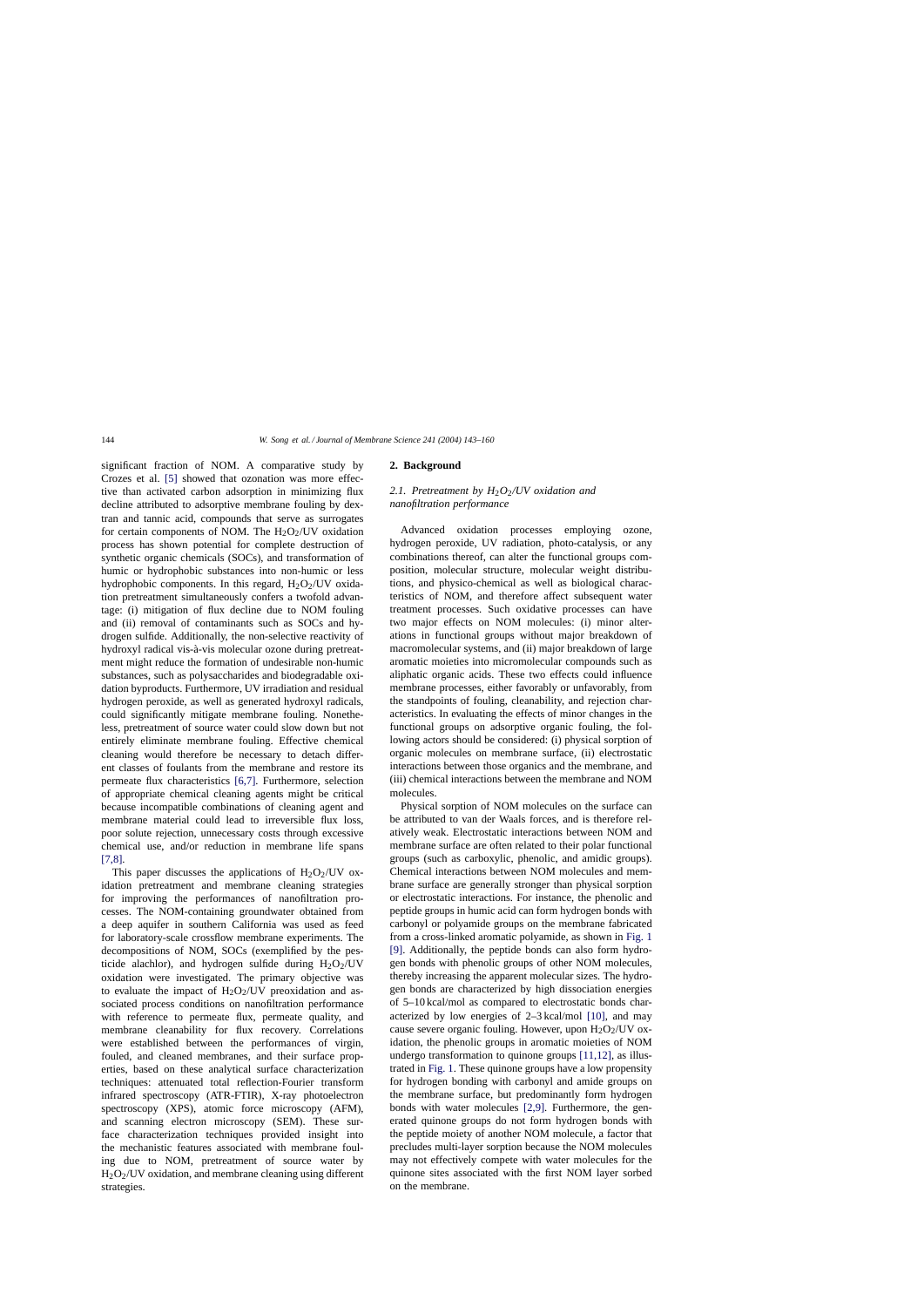<span id="page-2-0"></span>

Fig. 1. Surface interactions between humic acid and the NF70 membrane: (a) before and (b) after preoxidation of NOM (minor alteration in functional groups without major breakdown of macromolecules).

Potential flux enhancement could be experienced due to major breakdown of NOM macromolecules by advanced oxidation processes. Indicators for breakdown include decreases in relative amount of humic, aromatic and resin-retained fractions [\[2,13,14\].](#page-17-0) Transformation of NOM by ozonation was investigated by Edwards and Benjamin [\[15\]](#page-17-0) who identified and quantified the reaction products. They observed the destruction of carbon-carbon double bonds, and the production of simple organic acids and aldehydes. After surveying for 27 simple organic acids, they noted that oxalic acid was the dominant product with substantial generation of acetic, lactic and formic acids, and traces of gallic, phthalic, fumaric, malonic, valeric and glycolic acids.

Contemporaneously, Backlund [\[12\]](#page-17-0) investigated the NOM decomposition in lake water under UV and  $H_2O_2$ /UV oxidations, and identified as well as quantified the reaction products in each case. The investigator noted that the major products in these processes were oxalic, acetic, malonic, and *n*-butanoic acids, and the minor products were propanoic, hexanoic and butanedioic acids. Backlund further observed that the combination of hydrogen peroxide and UV radiation yielded substantially higher amounts of organic acids than UV radiation alone. Although the major organic acids accounted for only 20% of the dissolved organic carbon (DOC) for the UV oxidation, they accounted for nearly 80% of the DOC for the  $H_2O_2$ /UV oxidation [\[12\].](#page-17-0) These organic acids, based on their molecular sizes, could lead to some surface fouling in nanofiltration or reverse osmosis membranes, but might potentially cause more internal pore fouling in ultrafiltration or microfiltration membranes. This could be attributed to the ability of nanofiltration or reverse osmosis membranes to retain the NOM molecules causing more surface fouling; while ultrafiltration and microfiltration membranes would facilitate their passage and increase the possibility of pore sorption and internal fouling.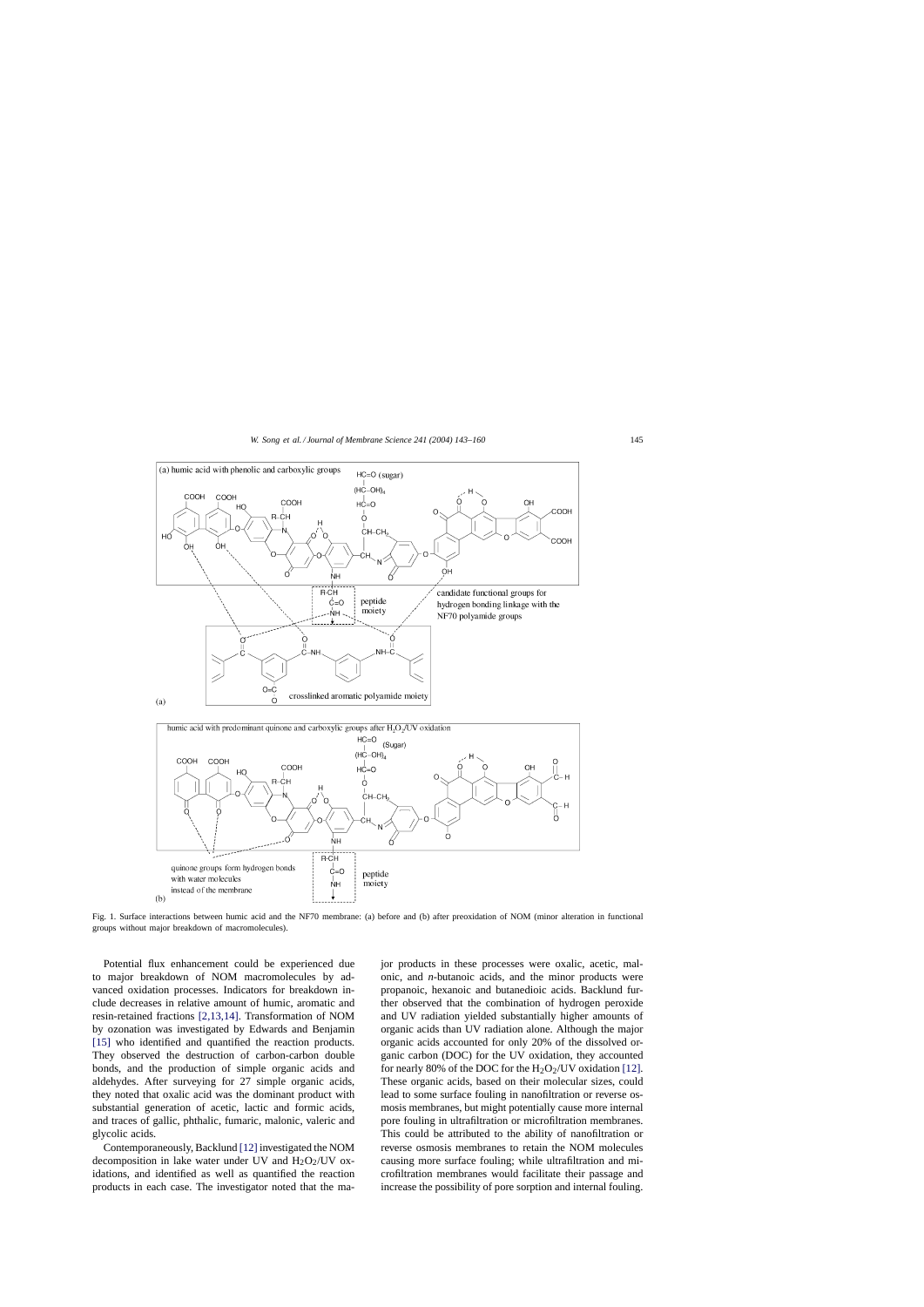<span id="page-3-0"></span>Additionally, these organic acids would react with alkaline solutions, and could therefore be easily removed from the membrane surface by caustic cleaning (vis-à-vis acid cleaning or surfactant cleaning) for permeate flux recovery. However, as these organic acids were easily biodegradable, they constituted ideal substrates for microbial growth, a factor that could contribute to biological fouling and deterioration in permeate quality. Therefore,  $H_2O_2/UV$  oxidation could cause increased biological fouling although it could possibly reduce organic fouling. Nonetheless, biological fouling could also be reduced by preoxidation due to the antibiotic effects of UV radiation and hydrogen peroxide.

#### *2.2. Membrane foulants and their characterization*

A rigorous characterization of membranes could provide necessary information on the nature of foulants and their associated fouling mechanisms. For example, an FTIR spectroscopy of membranes at different incident angles demonstrated that internal pore adsorption is mainly responsible for fouling in ultrafiltration membranes [\[16\],](#page-17-0) consistent with the results of preferential NOM adsorption onto internal pore surfaces obtained by Jucker and Clark [\[17\].](#page-17-0) The streaming potential, contact angle, and XPS measurements were used by Jucker and Clark [\[17\]](#page-17-0) to investigate the mechanisms for adsorptive fouling by humic substances under the influence of calcium ions and different pH conditions. Her et al. [\[18\]](#page-17-0) used the FTIR, X-ray diffraction, X-ray fluorescence, and SEM techniques to study precipitation scaling attributed to inorganics such as calcium carbonate and calcium sulfate. These researchers further observed that heterogeneous crystallization of inorganic and organic deposits caused more significant flux decline than homogeneous crystallization of inorganic deposits alone, consistent with the earlier findings of Schäfer et al. [\[13\].](#page-17-0)

#### **3. Materials and Methodologies**

#### *3.1. Materials*

## *3.1.1. Source water*

Groundwater obtained from the Orange County Water District (OCWD) was used in the  $H_2O_2$ /UV oxidation and nanofiltration studies. The water quality characteristics included high color (80–110 color units), low total dissolved solid (TDS) concentrations (235–250 mg/L), and a nearly constant pH value of ∼8 due to carbonate species (Table 1). The groundwater color is mainly attributed to naturally occurring humic substances, as suggested by the high value of 0.05–0.06 mg−<sup>1</sup> L cm−<sup>1</sup> for specific ultraviolet absorbance at  $254 \text{ nm}$  (SUVA<sub>254</sub>).

# *3.1.2. UV lamps*

Low intensity and low-pressure mercury vapor lamps (American Ultraviolet Company, Murray Hill, NJ) of power

| Table 1                                                 |  |  |  |
|---------------------------------------------------------|--|--|--|
| Characteristics of groundwater from a deep well of OCWD |  |  |  |

| Constituent                                        | Concentration <sup>a</sup> |
|----------------------------------------------------|----------------------------|
| pH                                                 | $7.9 - 8.4$                |
| Conductivity $(\mu S/cm)$                          | 340-370                    |
| $TDS$ (mg/L)                                       | $235 - 250$                |
| Color $(Pt-Co)$                                    | $80 - 110$                 |
| Turbidity (NTU)                                    | ${<}1$                     |
| $TOC$ (mg/L)                                       | $3.5 - 4.0$                |
| $UVA_{254}$                                        | $0.19 - 0.22$              |
| THMs $(\mu$ g/L, 20 °C, 24 h)                      | 280-320                    |
| Dissolved sulfide ( $\mu$ g/L as S <sup>2-</sup> ) | 550-590                    |
| $C_{T,CO3}$ (mM)                                   | $2.8 - 3.1$                |
| Fluoride $(mg/L)$                                  | $0.7 - 0.9$                |
| Chloride $(mg/L)$                                  | $12 - 15$                  |
| Sodium $(mg/L)$                                    | 84 <sup>b</sup>            |
| Potassium $(mg/L)$                                 | 0.8 <sup>b</sup>           |
| Magnesium $(mg/L)$                                 | 1.1 <sup>b</sup>           |
| Calcium $(mg/L)$                                   | 8.1 <sup>b</sup>           |
| Ammonia-N (mg/L)                                   | 0.4 <sup>b</sup>           |
| Sulfate (mg/L)                                     | 10 <sup>b</sup>            |

<sup>a</sup> Obtained from this work.

<sup>b</sup> Reported by OCWD Colored Water Hydrology Department (1996).

ratings 8 and 16 W were used as light sources. Typically, about 99% of energy emitted from these lamps was at a wavelength of 254 nm. The light intensities at 254 nm were measured periodically to detect any deterioration in its performance. The UV radiation intensities  $(I_0)$  for the 16 and 8 W lamps were estimated as 1.8 and 2.4  $\times$  $10^{-6}$  einstein/L s, respectively, using hydrogen peroxide actinometry as described by Linden and Darby [\[19\].](#page-17-0)

#### *3.1.3. Membrane*

This study employed a commercially available thin-film composite NF70 nanofiltration membrane (FilmTec Corporation, Dow Chemical Co., Midland, MI), made of a cross-linked aromatic polyamide with a polysulfone porous support, whose characteristics are shown in Table 2. The membranes originally provided as spiral-wound modules, were unrolled as flat sheets, and stored in deionized (DI) water at  $20^{\circ}$ C prior to use in the laboratory-scale plate-andframe membrane cell operated in the crossflow mode.

Table 2 ristics of the NF70 membrane

| Characteristics of the <b>IMETO</b> includiant |                                            |
|------------------------------------------------|--------------------------------------------|
| Properties                                     | Value                                      |
| Skin layer material                            | Cross-linked aromatic polyamide            |
| Maximum operating pressure                     | 250 psig $(1700 \text{ kPa})^a$            |
| Recommended operating pressure                 | $70$ psig <sup>a</sup>                     |
| pH range (continuous operation)                | $3-9^a$                                    |
| pH range (short-term cleaning)                 | $1 - 11a$                                  |
| Maximum operating temperature                  | $35^{\circ}C^a$                            |
| Maximum feed silt density index                | SDI $5^a$                                  |
| Molecular weight cut off                       | $200 - 250$ Da <sup>b</sup>                |
| Contact angle                                  | $27^{\circ}$ (clean membrane) <sup>b</sup> |
| surface charge (at $pH$ of $6-9$ )             | $-22$ to $-33$ mV <sup>b</sup>             |
|                                                |                                            |

<sup>a</sup> Nominal value reported by the manufacturer.

 $<sup>b</sup>$  Tu et al. [\[9\].](#page-17-0)</sup>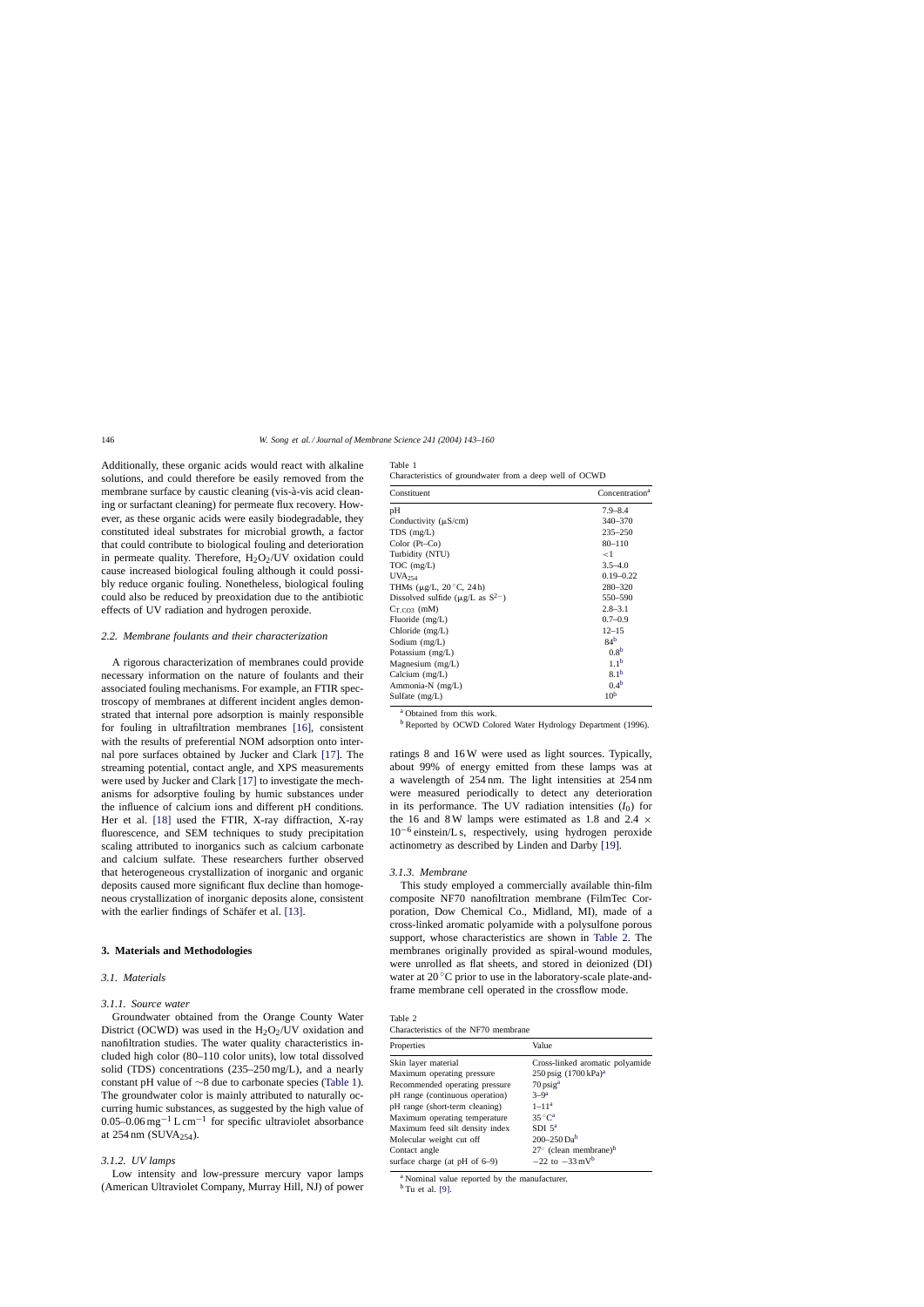#### *3.1.4. Analytical techniques*

The UV absorbances of aqueous samples at wavelengths of 254 and 310 nm designated as UVA $_{254}$  and UVA $_{310}$  were measured by a Lamda 4A UV-Visible spectrophotometer (Perkin Elmer, Norwalk, CT). The total organic carbon (TOC) concentrations were measured using a Shimadzu TOC-5000 analyzer (Shimadzu Scientific Instruments, Columbia, MD). The SUVA $_{254}$  or SUVA $_{310}$  values were obtained from the ratio of UVA $_{254}$  or UVA $_{310}$  to TOC. The color of water samples was measured by spectrophotometry at 455 nm against standardized platinum–cobalt (Pt–Co) reference solutions.

The hydrogen peroxide concentrations at low ranges  $(\leq10$  mM) were determined by a cobalt-UV spectrometry method [\[20\],](#page-17-0) and at high concentrations (70–100 mM) by titration against potassium permanganate [\[21\].](#page-17-0)

The 24 h trihalomethane formation potential (THMFP) was determined by the uniform formation conditions test discussed by Summers et al. [\[22\].](#page-17-0) In this technique, the water samples were chlorinated (at a  $Cl<sub>2</sub>/TOC$  ratio of approximately 3 mg/mg) and incubated for 24 h at a pH of 8.0 and temperature of  $20^{\circ}$ C, maintaining a minimum chlorine residual of 1.0 mg/L. The trihalomethanes (THMs) from aqueous samples were extracted by liquid–liquid extraction, and the extract was analyzed by gas chromatography with 63Ni electron capture detection.

Samples containing alachlor were extracted and analyzed by gas chromatography with electron capture detection according to the procedure described by Badriyha et al. [\[23\].](#page-17-0) The chromatograph employed a 6 feet  $\times$  4 mm ID glass column packed with 1.5% SP-2250 and 1.95% SP-2401 on 100/120 Supelcoport (Supelco Inc., Bellefonte, PA), and was operated isothermally at 240 ◦C.

Dissolved sulfide concentrations in aqueous samples at high and low levels were measured by the iodometric and methylene blue methods, respectively [\[24\].](#page-17-0)

## *3.2. Methodologies*

# *3.2.1. Membrane filtration experiments*

*3.2.1.1. Membrane testing apparatus.* A crossflow plateand-frame membrane system was employed for these nanofiltration experiments, as illustrated in Fig. 2. The feed solution was pumped from the feed tank to the stainless steel plate-and-frame membrane cell (SEPA CF membrane cell; Osmonics, Minnetonka, MN), and the flow rate was controlled by adjusting the recirculation flow into the feed tank. The membrane cell contained a flat membrane sheet with an effective membrane area of  $155 \text{ cm}^2$ . The transmembrane pressure and crossflow velocity were continuously monitored and maintained at desired levels.

*3.2.1.2. Operating conditions for nanofiltration tests.* The cross-flow rate and the trans-membrane pressure were both maintained at specified values, but that permeate flux was allowed to vary over time. This was so because the permeate flux was controlled by the extent of membrane fouling as a function of time. The membrane element was operated under constant pressure of 120 psig (9 bar), and the cross-flow velocity was maintained at 15 cm/s to simulate the hydrodynamics of a commercial spiral-wound membrane element (i.e., 10–50 cm/s). Both permeate and retentate were recycled back to the feed reservoir to maintain a high feed flow rate of 1.15 L/min. Recycling of retentate and permeate resulted in a gradual decrease in the TOC concentration of feed during filtration due to interactions between the adsorbable NOM fractions and membrane surface. In order to compensate for solute loss, the feed solution was periodically replaced by fresh groundwater. The permeate and crossflow rates were continuously monitored.

*3.2.1.3. Membrane cleaning procedures.* Three different chemical agents were evaluated: (i) 0.1 M NaOH, (ii) 0.1 M citric acid, and (iii) 0.001 M sodium dodecyl sulfate–SDS [\[8\].](#page-17-0) Membranes fouled with raw or preoxidized water were cleaned by filtering one of the chemical agents for 1 h, followed by filtration with DI water for 5–10 min to remove residuals of cleaning agents. Additionally, a cleaning strategy with successive application of caustic and acid solutions was employed, wherein the following sequence was used: caustic cleaning for 20 min, acid cleaning for 20 min, again caustic cleaning for 20 min. Each chemical cleaning step in this sequence was followed by filtration of deionized water for 5–10 min to avoid cross-contamination.



Fig. 2. Schematic diagram of the crossflow membrane filtration unit.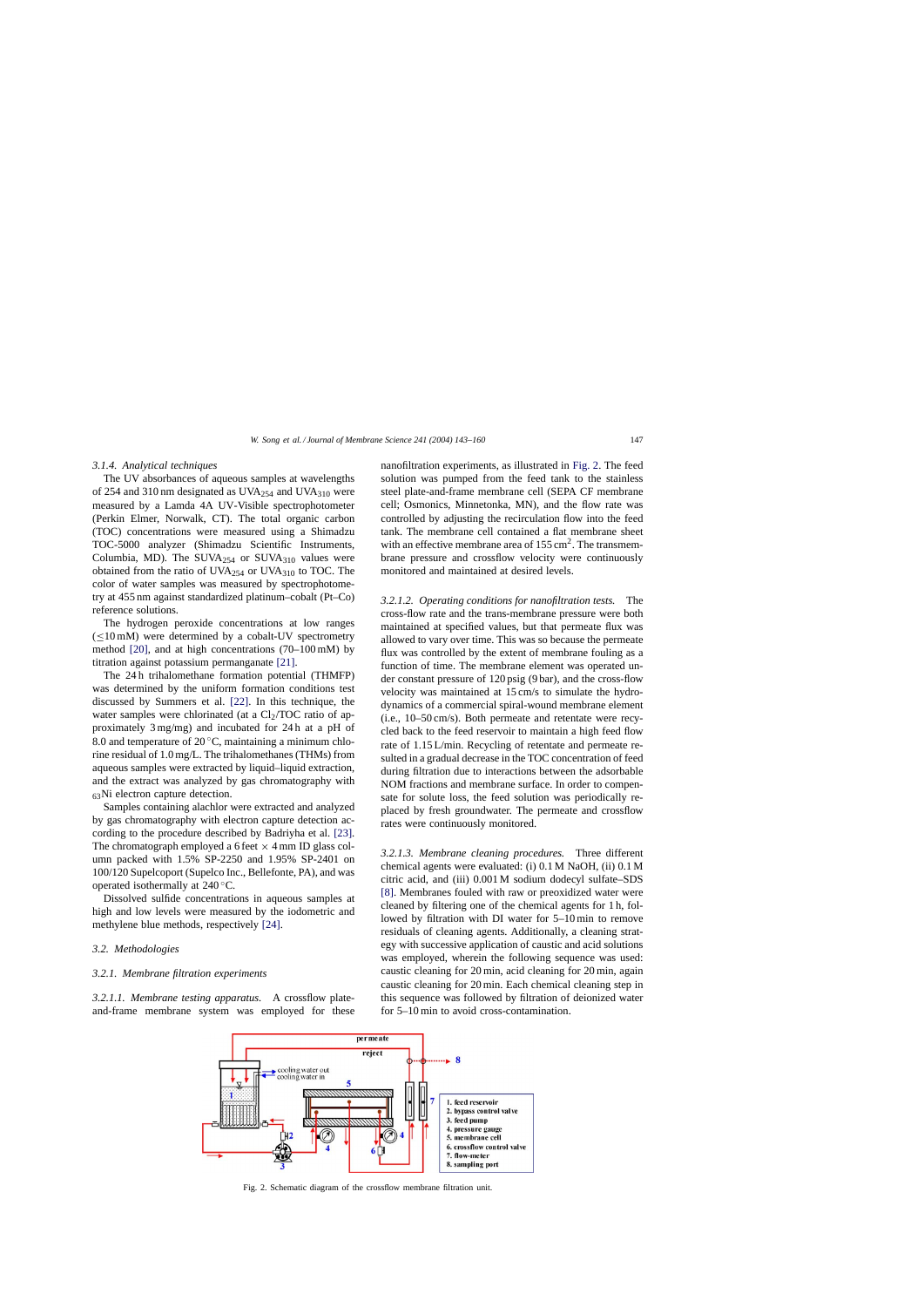

Fig. 3. Experimental setup for  $H_2O_2$ /UV pretreatment.

## *3.2.2. H*2*O*2*/UV oxidation batch studies*

The direct photolysis and  $H_2O_2/UV$  oxidation studies were conducted in a 6-L water-jacketed Pyrex reactor (Fig. 3), fitted with a central quartz tube and a UV lamp. The reactor was provided with a stainless steel stirrer, and a recirculation pump with ceramic piston and casing. All circulation tubings were made of either stainless steel or Teflon. The circulation flow rate was maintained at 250 mL/min to achieve conditions of a completely mixed batch reactor, and the reactor temperature was maintained at  $25^{\circ}$ C by means of a constant temperature bath. The reactor was filled with 4.5 L of test solution, and the temperature was stabilized prior to the commencement of each experiment. The experimental run was initiated by turning on the UV lamp, and samples were taken before and during these runs for determining the concentrations of TOC, UVA $_{254}$ , UVA $_{310}$ , alachlor, pH, THMFP, hydrogen sulfide, and residual hydrogen peroxide.

# *3.2.3. Attenuated total reflection-Fourier transform infrared spectroscopy studies*

The ATR-FTIR technique was used to investigate functional groups and molecular structures on the membrane surface and deposited foulants. All samples including the virgin, fouled, and cleaned membranes were gently washed with deionized water, and then dried overnight at room temperature. A Perkin-Elmer 2000 FTIR apparatus (Norwalk, CT) equipped with a HeNe [helium compound with neon (1:1)] laser as a radiation source (unpolarized IR radiation), triglycine sulfate as a detector, and optical KBr as a beam splitter was employed. The ATR method was used for recording the IR spectra of the sample, wherein a ZnSe crystal was employed as an accessory. The crystal was operated as an internal reflection element at a nominal angle of incidence of 45◦.

#### *3.2.4. X-ray photoelectron spectroscopy studies*

The XPS measurements were conducted to determine the chemical composition and nature of elements in the near surface region of the membrane. The samples were placed inside an analytical chamber and allowed to outgas until a pressure less than 1.33  $\times$  10<sup>-5</sup> Pa (1  $\times$  $10^{-7}$  Torr) was attained. The XPS data were obtained using a Perkin-Elmer/Physical Electronics Division Model 5100 X-ray photoelectron spectrometer (Norwalk, CT) with a non-monochromatic Al K $\alpha$  (1486.6 eV) radiation source operated at 15 kV and 300 W.

# *3.2.5. Atomic force microscopy studies*

The AFM technique was used to image membrane surfaces with a nanometer scale resolution. A commercial AFM liquid cell was used, and the topographic images were obtained from an Autoprobe® CPSPM microscope (Park Scientific Instruments, Sunnyvale, CA). The instrument was operated in a non-contact or tapping (intermittent contact) mode, and the images were obtained by scanning a sharp tip over the membrane surface.

## *3.2.6. Scanning electron microscopy studies*

The SEM technique was also used to further characterize the surface morphology of membrane foulants. The SEM micrographs were obtained using a Cambridge 360 scanning electron microscope (Cambridge Instruments, Woburn, MA), operated at a resolution of 30 Å. The membrane samples were freeze-dried and coated with a thin layer of graphite prior to analysis.

# **4. Results and discussions**

## *4.1. Effect of H*2*O*2*/UV pretreatment on permeate flux*

The raw water and preoxidized waters under different pretreatment conditions, including UV radiation intensity, hydrogen peroxide dosage, and preoxidation time, were subjected to nanofiltration. Results of nanofiltration tests with raw water and different preoxidized waters are presented in [Fig. 4](#page-6-0) and [Table 3.](#page-6-0) As can be observed from [Fig. 4,](#page-6-0) preoxidized waters exhibited significantly less permeate flux declines than raw water. Furthermore, between the two preoxidized waters, a longer oxidation time or higher hydrogen peroxide dosage exhibited increase in permeate fluxes. In general, SUVA in the wavelength range 190–350 nm (usually 254 nm) is used to represent hydrophobicity or aromaticity of NOM [\[11,25\].](#page-17-0) In this study, SUVA at  $310 \text{ nm}$  (SUVA $_{310}$ ) was used specifically for samples containing residual hydrogen peroxide, because the peroxide exhibited absorbance in the 190–300 nm range interfering with UV absorbance measurements at 254 nm [\[25\].](#page-17-0) Therefore, a decrease in SUVA $_{310}$  after H<sub>2</sub>O<sub>2</sub>/UV pretreatment would signify transformation of humic substances into less- or non-humic substances ([Table 3\).](#page-6-0) Consequently,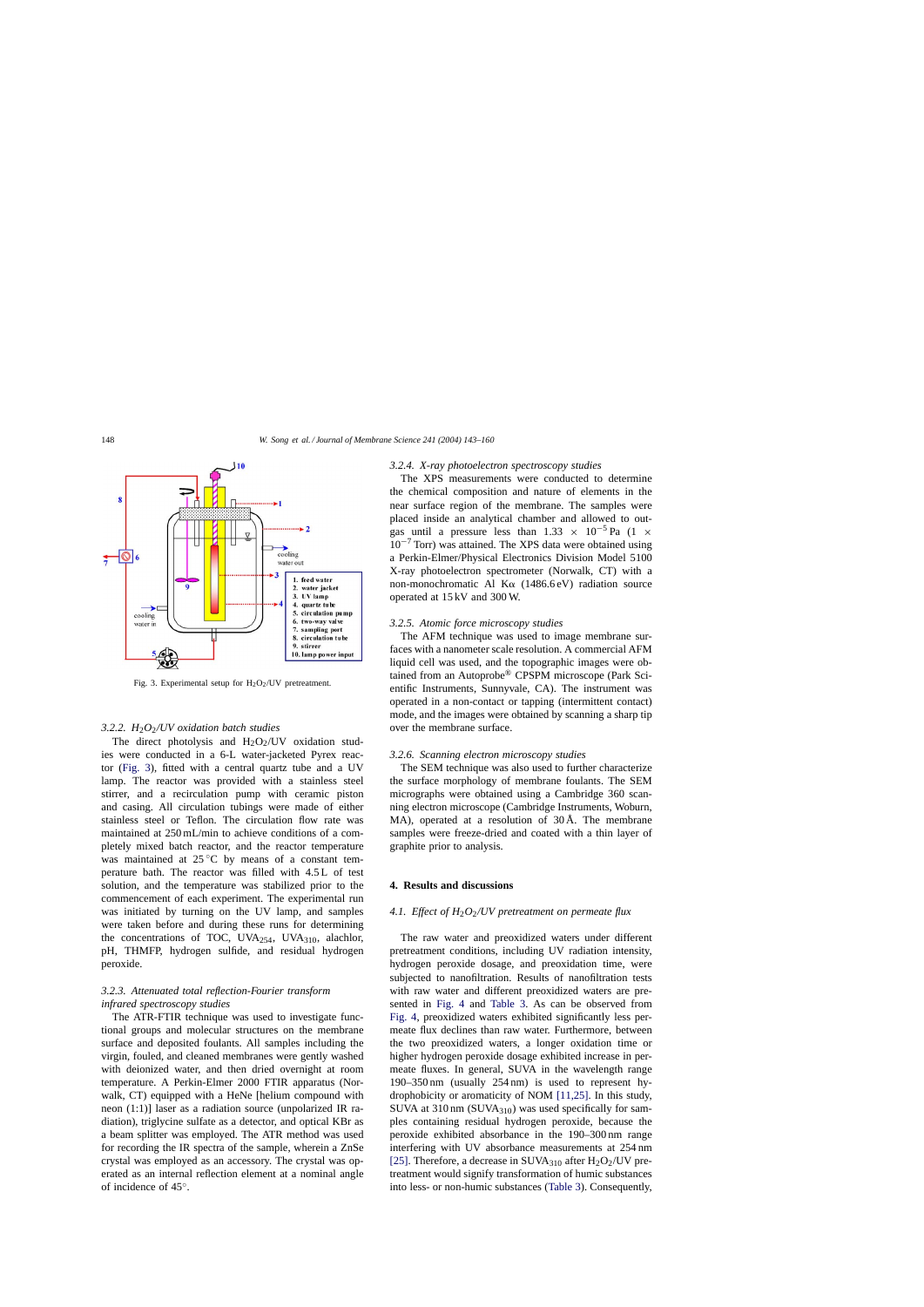<span id="page-6-0"></span>

Fig. 4. Permeate flux profiles for nanofiltration performed with raw water and  $H_2O_2/U$  preoxidized waters.

the  $H_2O_2/UV$  pretreated water manifested lower membrane fouling potential as compared to the untreated water, and the reasoning behind this observation was based on the following hypotheses. During  $H_2O_2/UV$  preoxidation, the reactive functional groups associated with humic substances (that ordinarily demonstrate strong adsorption affinity for the membrane surfaces), were replaced by new functional groups with lower sorption affinities for the membrane surface ([Fig. 1\).](#page-2-0) Additionally, major breakdown of NOM macromolecules caused a substantial decrease in hydrophobic interactions with membrane surface, resulting in lower adsorptive organic fouling. Furthermore, lower biological fouling due to destruction of microorganisms could be a reason for the lower fouling tendency of preoxidized waters.

An important consideration in adsorptive membrane fouling could be the charge density of NOM. An increase in organic acid constituents of NOM after preoxidation provides more ligands or sites for calcium complexation, and consequently the negative charge of NOM decreases [\[26\].](#page-17-0) Such a decrease in NOM charge may promote adsorptive organic fouling for the negatively charged membranes. Nonetheless, the lower fouling tendency of preoxidized water, based on the permeate fluxes shown in Fig. 4, suggested that decreased

Table 3 Effect of NOM decomposition on nanofiltration performance hydrophobic interaction due to lower sorption affinity was more influential than a reduction in charge repulsions between the NOM molecules and membrane surface. It must be noted that the hydrogen bonding energies associated with sorption of hydrophobic NOM on membrane surfaces are generally much larger than the electrostatic potential energies associated with charge interactions.

# *4.2. Effect of H*2*O*2*/UV pretreatment on the permeate quality*

Nanofiltration tests were performed with raw and  $H<sub>2</sub>O<sub>2</sub>/UV$  preoxidized waters to investigate the membrane performance for the removals of NOM, alachlor, and hydrogen sulfide. The findings are presented in the ensuing sections.

# *4.2.1. NOM removal*

*4.2.1.1. NOM rejection by nanofiltration alone.* The NOM rejection by the nanofiltration membrane was investigated in terms of total organic carbon (TOC), UVA254, color, and 24 h-THMFP. The average rejection for TOC was found to

| Feed                           | Permeate flux <sup>a</sup><br>$(L m^{-2} h^{-1} bar^{-1})$ | TOC $(mg/L)^b$ |          | TOC rejection (%) | UVA <sub>310</sub> $(cm^{-1})^b$ |          | $SUVA310$ <sup>b</sup>       |  |
|--------------------------------|------------------------------------------------------------|----------------|----------|-------------------|----------------------------------|----------|------------------------------|--|
|                                |                                                            | Feed           | Permeate |                   | Feed                             | Permeate | $(mg^{-1} L cm^{-1})$ , feed |  |
| Raw water                      | 8.11                                                       | 3.5            | 0.40     | 89                | 0.101                            | $\Omega$ | 0.029                        |  |
| Preoxidized water <sup>c</sup> | 9.86                                                       | 3.3            | 0.45     | 86                | 0.036                            | $\Omega$ | 0.011                        |  |
| Preoxidized water <sup>d</sup> | 10.50                                                      | 2.6            | 0.50     | 81                | 0.017                            | $\Omega$ | 0.007                        |  |
| Preoxidized water <sup>e</sup> | 11.45                                                      | 2.0            | 0.97     | 52                | 0.011                            | 0        | 0.005                        |  |

<sup>a</sup> Flux averaged throughout entire filtration time.

<sup>b</sup> Average value for the samples taken every 2 h during 48 h.

<sup>c</sup> UV radiation intensity =  $1.8 \times 10^{-6}$  einstein/L s, [H<sub>2</sub>O<sub>2</sub>]<sub>0</sub> = 1 mM, oxidation time = 30 min.<br><sup>d</sup> UV radiation intensity =  $1.8 \times 10^{-6}$  einstein/L s, [H<sub>2</sub>O<sub>2</sub>]<sub>0</sub> = 2 mM, oxidation time = 45 min.<br><sup>e</sup> UV radiat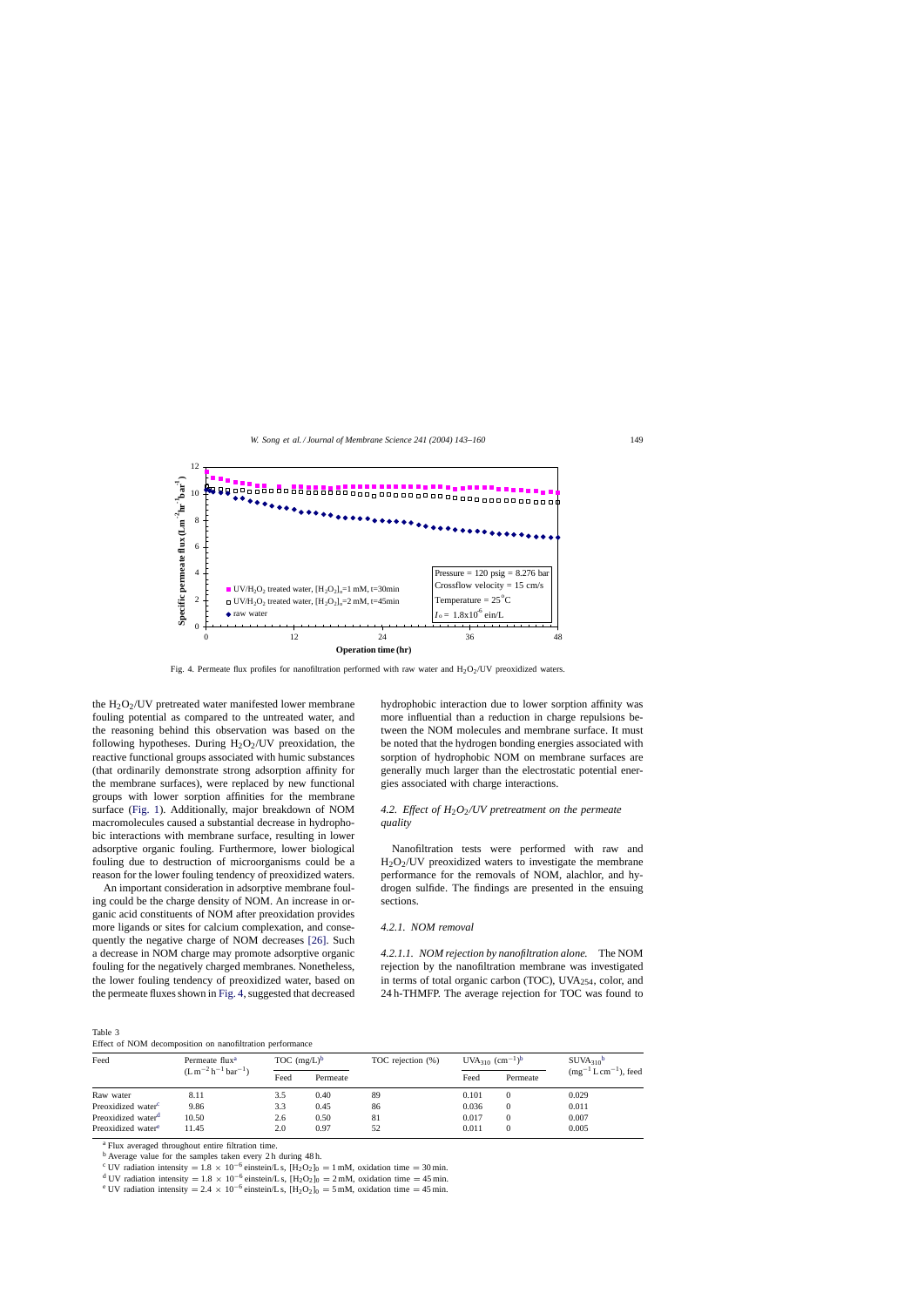be 93%, while those for UVA $_{254}$  and color were comparatively higher at 98 and 99%, respectively, suggesting preferential rejection of the humic or aromatic NOM fractions. The values of 24 h-THMFP in permeate averaged 19  $\mu$ g/L (93% removal), meeting the proposed maximum contaminant level (PMCL) of  $40 \mu g/L$ .

*4.2.1.2. NOM removal by H*2*O*2*/UV oxidation alone.* A hydrogen peroxide dosage of 2 mM was used under the pretreatment conditions because only marginal improvement in the NOM decomposition efficiency was achieved beyond this level [\[27\].](#page-17-0) Although, lowering the solution pH prior to  $H<sub>2</sub>O<sub>2</sub>/UV$  oxidation could increase the NOM decomposition rate [\[25\],](#page-17-0) it was not considered in the present studies due to expected adverse effects of low pH on permeate flux and NOM rejection, based on previous investigations [\[1,28\]. U](#page-17-0)nder these operating conditions ( $[H_2O_2]_0 = 2$  mM and pH 8.3), preoxidation for 30 min significantly reduced UVA<sub>254</sub>, color, and SUVA<sub>254</sub> by 42, 41, and 35%, respectively, whereas only marginally reduced the TOC by 9%. The relatively low TOC reductions as compared to  $UVA_{254}$ reductions can be explained by the structural changes in NOM composition. For instance, aromatic fractions are transformed into aliphatic fractions, and humic fractions are converted to non-humic fractions, without significant conversion of organic matter to carbon dioxide. Additionally, the average THMFP of  $212 \mu g/L$  in the preoxidized water suggested that the transformed NOM as well as products generated (such as non-humic substances) still functioned as trihalomethane precursors. Furthermore, it was observed that complete mineralization of NOM did not occur even after exposure to oxidation for a long duration of 30 min, suggesting that greater treatment might be required to meet the current maximum contaminant level (MCL) of  $80 \mu g/L$  for THMs.

4.2.1.3. *NOM removal by nanofiltration with H*<sub>2</sub>*O*<sub>2</sub>*/UV pretreatment.* The NOM rejection efficiencies of the nanofiltration membrane with respect to changes in pretreatment conditions are presented in [Table 3.](#page-6-0) As evident, lower TOC rejections were observed for preoxidized waters. The following phenomena could be responsible for lower NOM rejection: (i) decrease in size exclusion due to transformation of macromolecules into lower molecular weight molecules, (ii) reduction in apparent MWCO due to lower NOM deposition on membrane surface, and (iii) decrease in electrostatic exclusion due to the lower negative charges of preoxidized NOM [\[25\].](#page-17-0) The average 24 h-THMFP value of the permeate was found to be  $25 \mu g/L$ , meeting the PMCL criterion. Further, the results [\(Table 3\)](#page-6-0) depicted that NOM rejection efficiency (measured by TOC) appeared to be inversely proportional to the degree of NOM oxidation (as indicated by SUVA310). Lower TOC rejections with increasing hydrogen peroxide dosage, oxidation period, and UV radiation intensity illustrate this aspect. The source water subjected to 30 or 45 min of preoxidation with hydrogen peroxide dosage of 1 or 2 mM and a UV intensity of  $1.8 \times 10^{-6}$  einstein/L, exhibited higher permeate flux [\(Fig. 4\)](#page-6-0) and slightly lower NOM rejection ([Table 3\).](#page-6-0) However, when the feed water was oxidized at higher oxidant dosage and UV intensity  $([H_2O_2]_0$  $= 5$  mM,  $I_0 = 2.4 \times 10^{-6}$  einstein/L, and oxidation time  $= 45$  min), the higher permeate flux was accompanied by a significant increase in the permeate TOC (0.97 mg/L). These results indicated that the operating conditions for preoxidation must be carefully controlled to balance fouling mitigation and NOM rejection. Another influential factor determining the required degree of preoxidation could be the membrane MWCO characteristics. If the  $H_2O_2/UV$  preoxidation were followed by relatively higher MWCO membrane as in ultrafiltration, a slight over-oxidation of source water could lead to significant permeate deterioration. This theory was based on the premise that preoxidation would produce smaller organic molecules rejected by low MWCO nanofiltration and reverse osmosis membranes, resulting in greater surface fouling. However, the low MWCO ultrafiltration and microfiltration membranes would facilitate pore transport of organic molecules, eventually causing internal pore fouling and significant flux deterioration.

#### *4.3. Hydrogen sulfide and alachlor removals*

The average dissolved sulfide concentration of the raw groundwater was about  $570 \mu g S/L$ , and nearly 20% of it was reduced during nanofiltration process alone. Such decrease might be caused primarily by evaporation as well as oxidation by atmospheric oxygen during the filtration process, rather than by size or electrostatic rejection. However,  $H_2O_2$ /UV oxidation for 30 min with initial hydrogen peroxide concentration of 1 mM and UV radiation intensity of 1.8  $\times$  10<sup>-6</sup> einstein/L could achieve a dissolved sulfide removal efficiency of 99.8%, corresponding to a residual dissolved sulfide concentration of 1.2  $\mu$ g S/L (i.e., 0.24  $\mu$ g/L as H<sub>2</sub>S), well below the threshold odor levels of  $100-200 \mu g/L$  reported for clean waters.

The raw source water spiked with  $100 \mu g/L$  of alachlor was subjected to  $H_2O_2/UV$  oxidation (i.e.,  $[H_2O_2]_0$  $= 1$  mM,  $I_0 = 1.8 \times 10^{-6}$  einstein/L) for 30 min, prior to nanofiltration. No alachlor was detected in the pretreated water, and thus no residual was carried over into the nanofiltration process. Although alachlor could be effectively removed by nanofiltration alone, its hydrophobic tendency to be adsorbed onto and subsequently desorbed from the membranes might be a cause for concern.

# *4.4. Nanofiltration with membrane cleaning*

Nanofiltration tests using raw water and  $H_2O_2/UV$  pretreated water were performed with periodic membrane cleaning to simulate full-scale plant operations. In order to investigate the long-term effect of chemical cleaning and source water pretreatment on the permeate flux and permeate quality, nanofiltration tests were performed for an extended period of 192 h. These experiments employed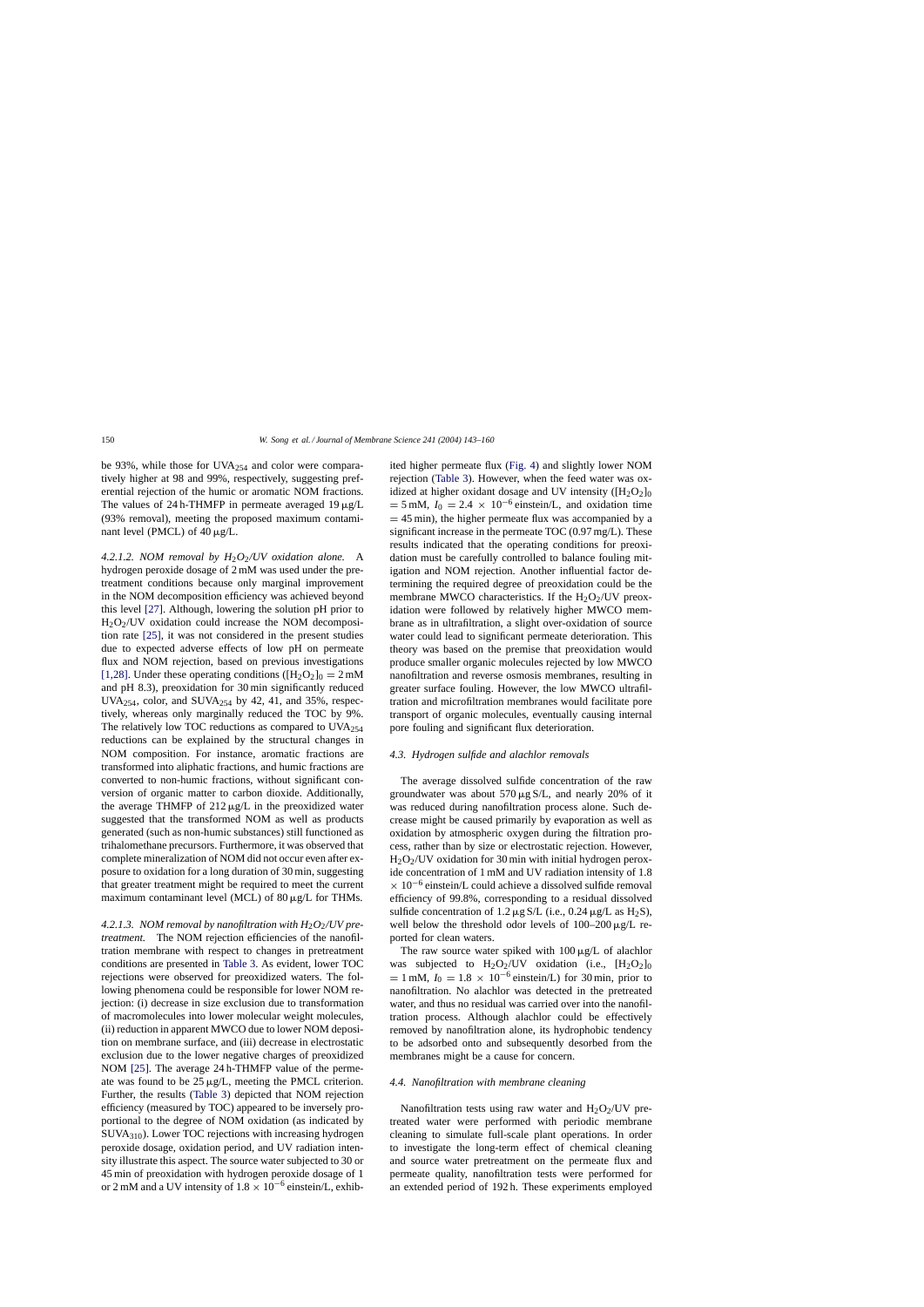| Table 4 |                                                                            |  |
|---------|----------------------------------------------------------------------------|--|
|         | Operation setup for nanofiltration with pretreatment and chemical cleaning |  |

| Feed              | Cleaning agent                   | Total running time <sup>a</sup> | Cleaning intervals (h) | Figures |
|-------------------|----------------------------------|---------------------------------|------------------------|---------|
| Raw water         | 0.1 M NaOH                       | 192h(4 cycle)                   | 48                     | 5a, 10d |
| Preoxidized water | $0.1 M$ NaOH                     | 192h(2 cycle)                   | 96                     | 5a, 8d  |
| Raw water         | $0.1 M$ citric acid              | 192h(4 cycle)                   | 48                     | 5b      |
| Preoxidized water | $0.1 M$ citric acid              | $192h(2$ cycle)                 | 96                     | 5b      |
| Raw water         | $0.001$ M SDS <sup>b</sup>       | 192h(4 cycle)                   | 48                     | 5c, 9c  |
| Preoxidized water | $0.001$ M SDS <sup>b</sup>       | 192h(2 cycle)                   | 96                     | 5c      |
| Raw water         | Successive cleaning <sup>c</sup> | 192h(4 cycle)                   | 48                     | 6, 7    |

<sup>a</sup> Excluding the time for membrane cleaning.

<sup>b</sup> Sodium dodecyl sulfate.

 $c$  Caustic cleaning (20 min), acid cleaning (20 min), and caustic cleaning (20 min) using 0.1 M NaOH and 0.1 M citric acid solutions.

different cleaning intervals of 48 and 96 h for the raw and preoxidized water, respectively, due to their differences in fouling potentials as shown in Table 4. Upon completion of filtration runs (four cycles for raw water and two cycles for preoxidized water), the membranes were chemically cleaned and preserved for surface characterization studies. The effects of the cleaning agent type and pretreatment of source water on permeate flux (and flux recovery) and permeate quality are discussed in the ensuing sections.

# *4.4.1. Effect of chemical agent type on flux recovery*

It is a general theory that flux recovery of a cross-flow module due to membrane cleaning is attributed to a combination of two factors—the dissolution or desorption effect of the cleaning agent, and the hydrodynamic shear stress applied to the foulant layer [\[7,29\].](#page-17-0) This theory further assumes that once the fouling layer is disrupted by the applied chemical agent, it is easily removed by hydrodynamic shear.

The permeate flux profiles for nanofiltration tests performed with raw water using three different cleaning agents are presented in [Fig. 5a–c.](#page-9-0) Higher flux recovery was observed for caustic or acid cleaning vis-à-vis surfactant cleaning. Nonetheless, neither of the chemical agents tested in this study completely removed the foulants, and consequently progressive flux deterioration was experienced with increasing filtration cycles. Such long-term flux decline was substantially mitigated by successive caustic and acid cleaning, an approach that proved more effective for flux recovery than caustic or acid cleaning alone, as reflected in [Fig. 6. S](#page-10-0)uccessive "dual" cleaning by caustic and acidic solutions would remove both acidic and basic fractions of NOM from the membrane, and this technique has been viewed by several researchers as a practical, efficient and cost-effective approach to mitigate membrane fouling and flux decline [\[7,8,29\].](#page-17-0)

A number of theories can be proposed in support of the results depicted in [Figs. 5 and 6.](#page-9-0) Better flux recovery by caustic cleaning than that by acid cleaning can be attributed to high humic and fulvic acid content (dissolvable in caustic solution) and low inorganic content (low deposition potential) of the groundwater used [\(Table 1\).](#page-3-0) Under the high pH conditions experienced in caustic cleaning, the NOM

molecules attain more conformational linearity [\[30,1\],](#page-17-0) and consequently the foulant layer becomes looser and sparser, so that the membrane is better amenable to cleaning. Furthermore, it is hypothesized that the hydroxyl ions in caustic solution (0.1 M NaOH) could promote disruption of the fouling layer by these mechanisms: (i) increasing ionic strength, (ii) increasing solubility of NOM foulants, and (iii) decreasing negative charge of NOM and membrane due to adsorption of sodium ions [\[29\].](#page-17-0)

In order to measure gradual flux increase during successive chemical cleaning with caustic and acid solutions, deionized water was applied to the membrane for a short duration (5–10 min) immediately after each cleaning (20 min) and the flux was measured. The initial specific flux depicted in [Fig. 7](#page-10-0) was  $13 \text{ m}^{-2} \text{ h}^{-1} \text{ bar}^{-1}$ . It can be observed from [Fig. 7](#page-10-0) that most flux recovery (over 97%) was witnessed after the first caustic cleaning cycle. Further increase in the flux after acid cleaning might suggest that some residual foulants after caustic cleaning, such as calcium-bound organic acid constituents, were removed by acid cleaning. Similar effects were observed by Hong and Elimelech [\[30\],](#page-17-0) when a membrane fouled with calcium-complexed NOM was cleaned successively with caustic (pH 10) and EDTA  $(10^{-3} M)$  solutions. These investigators suggested that EDTA could remove calcium from NOM foulants through a ligand-exchange reaction resulting in more negative charge of NOM (increased electrostatic repulsion among the NOM foulants). Similarly, they proposed a ligand-exchange reaction between NOM–calcium complexes and citric acid during acid cleaning. Nonetheless, it must be noted that acid cleaning might not remove unbound organic acid constituents (which used to be complexed with calcium) because these organic acids are protonated and coiled with other organic foulants under acidic conditions (pH < 2) [\[28,30\].](#page-17-0)

It was suggested that during the deionized water rinsing after acid cleaning (pH  $\sim$  5), some of stronger carboxylic groups (amenable to deprotonation in the pH range 3–6) were removed; however, weak carboxylic acid constituents (that could be deprotonated only in the pH range 6–10) was not removed [\[25\].](#page-17-0) These weak carboxylic acid constituents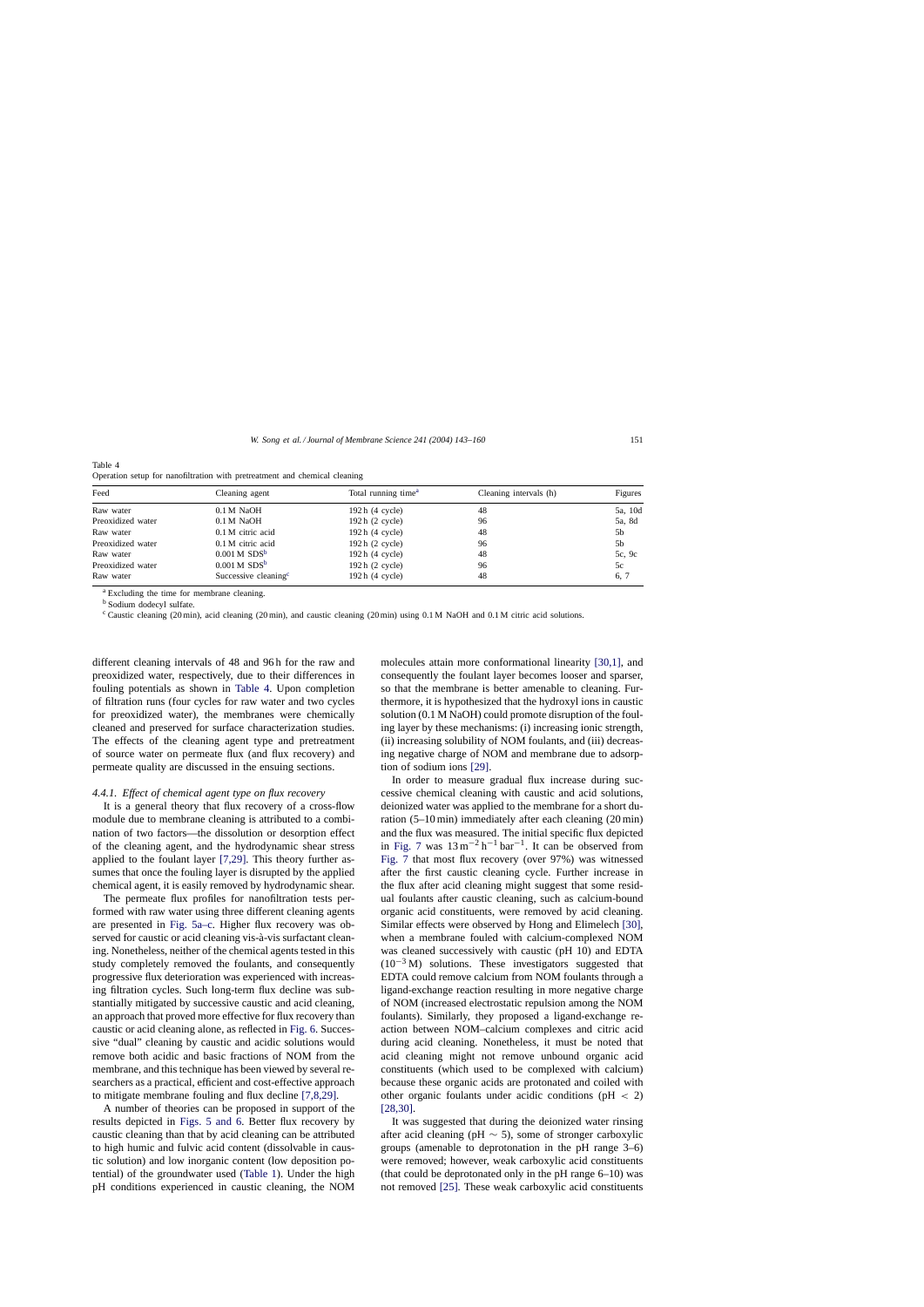<span id="page-9-0"></span>

Fig. 5. Effect of the H<sub>2</sub>O<sub>2</sub>/UV pretreatment on permeate flux for various membrane cleaning strategies: (a) caustic cleaning, (b) acid cleaning, and (c) surfactant cleaning.

were apparently removed by the second caustic cleaning, a hypothesis supported by the flux increase shown in [Fig. 7.](#page-10-0) Nonetheless, it must be noted that the flux progressively decreased with increasing number of filtration cycles immediately after the successive cleaning, suggesting the gradual accumulation of residual foulants. A high possibility existed that hydrophobic bases and neutral species adsorbed onto the virgin polyamide membranes could not be desorbed in either acid or caustic solutions due to their hydrophobic interactions with membrane surfaces [\[28,31\].](#page-17-0) It is perhaps likely that to the extent that such components were adsorbed onto

previously deposited foulant, they would be removed if the original foulant layer were disrupted by hydrodynamic shear.

# *4.4.2. Effect of preoxidation on flux recovery*

The impact of  $H_2O_2$ /UV pretreatment on permeate flux decline and recovery using different cleaning agents is illustrated in Fig. 5a–c. In general, higher permeate fluxes were observed for preoxidized water than for raw water, despite the lower cleaning frequencies. This is an important factor because a lower cleaning frequency might significantly enhance the membrane life and performance. Pre-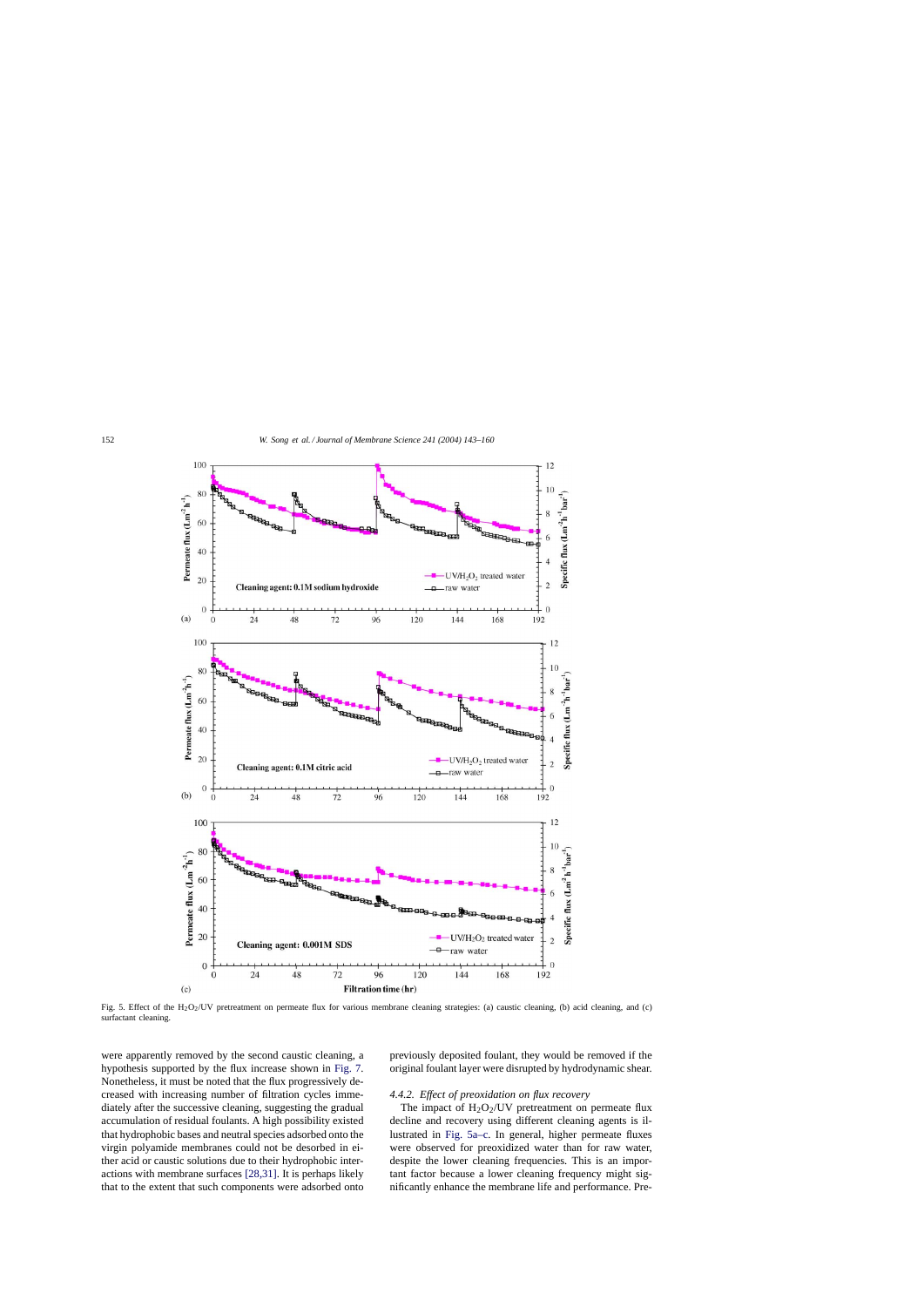<span id="page-10-0"></span>

Fig. 6. Permeate flux profiles and permeate conductivity for nanofiltration tests performed with raw water using successive cleaning with caustic and acid solutions.

oxidation was found to improve the caustic cleanability of membrane, as indicated by the flux recovery results presented in [Fig. 5a,](#page-9-0) attributable to the lower sorption affinity of preoxidized NOM constituents for the membrane surface. Furthermore, preoxidation increased the organic acid constituents of NOM [\[25\],](#page-17-0) a factor that might have contributed to better flux recovery during caustic cleaning. In the case of preoxidized water, the permeate flux immediately after caustic cleaning was even higher than the initial flux, possibly due to the removal of preservative (sodium azide applied by the manufacturer). The fouling mitigation achieved by preoxidation appeared similar to that accomplished by acid or surfactant cleaning, manifesting an overall higher permeate flux for preoxidized water with lower cleaning frequency [\(Fig. 5b and c\)](#page-9-0). However, with acid or surfactant cleaning there were no marked differences in flux recoveries, an observation which suggested that preoxidation had no significant effect on the efficiency of acid or surfactant cleaning.

# *4.4.3. Effect of preoxidation and chemical cleaning on permeate quality*

[Table 5](#page-11-0) lists the average values of the feed and permeate quality parameters. Similar values for color, UVA254, and conductivity of permeate waters were observed regardless of the cleaning agent and feed pretreatment employed. However, somewhat different average permeate TOC concentrations were observed for different cleaning agents. For example, relatively low values of permeate TOC were obtained with anionic surfactant as compared to other cleaning agents. This can be hypothetically explained by the following mechanisms: (i) more negative charge density of the membrane surface due to the adsorption of the surfactant molecules having negatively charged sulfate functional groups, namely, increased electrostatic exclusion, and (ii) decrease in apparent MWCO due to ineffective foulant removal by surfactant cleaning.

The average permeate TOC concentrations with acid cleaning were shown to be higher than those with other



Fig. 7. Permeate flux recovery during the successive cleanings with caustic and acid solutions for the NOM-fouled membrane (as measured by DI water flux immediately after each chemical cleaning).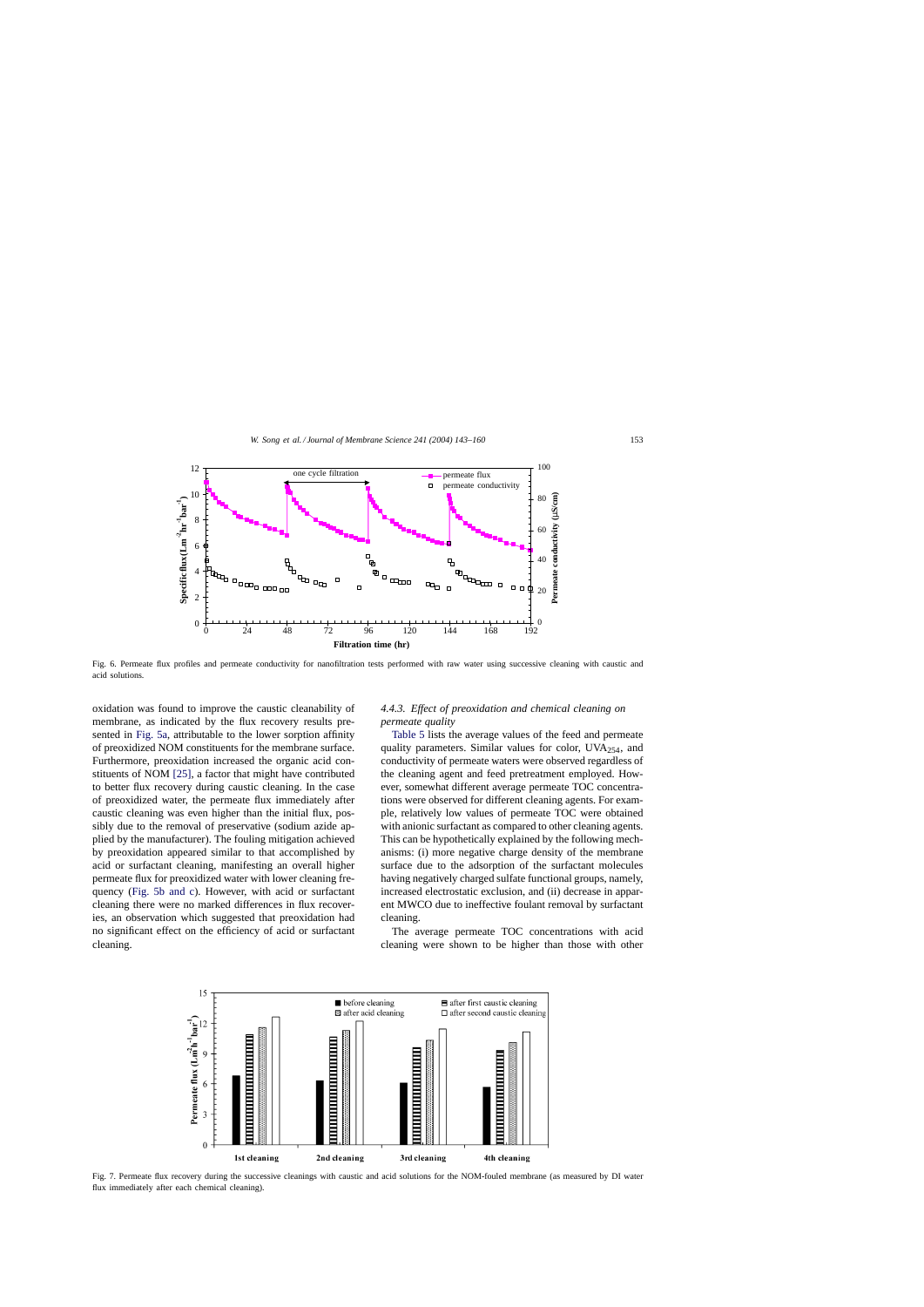<span id="page-11-0"></span>Table 5 Permeate qualities<sup>a</sup> with different membrane cleaning strategies

| Cleaning strategy<br>Caustic cleaning | Feed                                      | $TOC$ (mg/L)                       |                                    |                        | Conductivity $(\mu S/cm)$ | Color $(Pt-Co)$                  | $UVA_{254}$ (cm <sup>-1</sup> ) |                                        |                             |
|---------------------------------------|-------------------------------------------|------------------------------------|------------------------------------|------------------------|---------------------------|----------------------------------|---------------------------------|----------------------------------------|-----------------------------|
|                                       |                                           | Feed                               | Permeate                           | Feed                   | Permeate                  | Feed                             | Permeate                        | Feed                                   | Permeate                    |
|                                       | Raw water<br>$H_2O_2/UV$<br>treated water | $3.54 \pm 0.07$<br>$3.25 \pm 0.07$ | $0.49 \pm 0.04$<br>$0.55 \pm 0.05$ | $368 + 3$<br>$365 + 2$ | $28 + 3$<br>$28 \pm 3$    | $73.4 \pm 3.1$<br>$22.3 \pm 3.4$ | 0.1<br>0.3                      | $0.181 + 0.003$<br>$0.059 \pm 0.007$   | 0.000<br>0.008 <sup>b</sup> |
| Acid cleaning                         | Raw water<br>$H_2O_2/UV$<br>treated water | $3.56 \pm 0.12$<br>$3.30 \pm 0.08$ | $0.81 \pm 0.28$<br>$0.59 \pm 0.13$ | $363 + 2$<br>$355 + 2$ | $24 + 2$<br>$26 \pm 3$    | $77.6 \pm 2.5$<br>$21.7 \pm 5.2$ | 0.7<br>0.6                      | $0.186 \pm 0.007$<br>$0.061 \pm 0.009$ | 0.001<br>0.008 <sup>b</sup> |
| Surfactant cleaning                   | Raw water<br>$H_2O_2/UV$<br>treated water | $3.47 \pm 0.07$<br>$3.24 \pm 0.06$ | $0.42 \pm 0.05$<br>$0.46 \pm 0.07$ | $360 + 2$<br>$363 + 1$ | $27 + 2$<br>$26 + 2$      | $80.6 \pm 2.5$<br>$14.8 \pm 2$   | 0.5<br>0.4                      | $0.187 \pm 0.003$<br>$0.059 \pm 0.007$ | 0.001<br>0.009 <sup>b</sup> |
| Successive cleaning                   | Raw water                                 | $3.48 \pm 0.07$                    | $0.50 \pm 0.04$                    | $356 + 2$              | $29 + 2$                  | $72.6 \pm 3.6$                   | 0.2                             | $0.189 \pm 0.004$                      | 0.000                       |

<sup>a</sup> Average value with 95% confidence interval for the samples taken every 4–8 h during 192 h.

<sup>b</sup> UVA254 primarily caused by residual hydrogen peroxide present in the sample.

chemical agents. A plausible explanation for the drastic increase in permeate TOC immediately after acid cleaning could be that unlike after caustic cleaning, foulant removal and flux recovery were mainly accomplished in the case of deionized water and groundwater, and this could be due to the increased electrostatic repulsion among NOM foulants at neutral pH. This was evident from the deep brown color of the permeate and retentate. Such foulant releases were shown to proceed over extended periods of several hours, as indicated by the high permeate TOC levels. The high TOC levels  $(2.7-4.3 \,\text{mg/L})$  and extremely low UVA<sub>254</sub> values  $(<0.003 \text{ cm}^{-1})$  for the permeate seemed to indicate that among the released foulants low molecular-weight aliphatic molecules were not well rejected by the nanofiltration membrane, as observed by previous researchers [\[28,31,18\].](#page-17-0)

High TDS rejection efficiencies were observed both for raw and preoxidized water filtrations based on conductivity data. The TDS rejection rates appeared quite stable regard-

Table 6 Elemental composition of membrane surfaces as determined by XPS

less of cleaning agent used, although the rejections exhibited somewhat different trends before and after membrane cleaning. At the beginning of filtration or immediately after membrane cleaning, the permeate conductivity values were about 40  $\mu$ S/cm; however, as more NOM deposited on the membrane surface, the value decreased to about  $20 \mu S/cm$ ([Fig. 6\).](#page-10-0)

#### *4.5. Membrane surface characterization studies*

Nanofiltration membranes at various stages of filtration operation were characterized by surface analysis, a summary of which is provided in Table 6. Membrane samples were divided into the following categories: (i) virgin membrane to serve as a control, (ii) membrane used for filtering raw water and preoxidized water for 48 h, (iii) membrane exposed to one cycle of filtration with subsequent cleaning, and (iv) membrane exposed to several cycles of filtration with periodic cleaning.

| Membrane samples |                     |                          |             |          |                 | Atomic composition <sup>b</sup> (%) |      |          |
|------------------|---------------------|--------------------------|-------------|----------|-----------------|-------------------------------------|------|----------|
| Sample no.       | <b>Status</b>       | Cleaning agent           | Feed        | Time (h) | $\mathbf C$     | $\circ$                             | N    | Ca       |
|                  | Virgin              |                          |             |          | 63.7            | 22.7                                | 11.9 | 0.0      |
|                  | Virgin <sup>a</sup> | $\overline{\phantom{m}}$ |             |          | 64.0            | 19.4                                | 12.3 | 0.0      |
| 3                | Fouled              |                          | Raw         | 48       | 69.1            | 24.1                                | 3.7  | 0.8      |
| 4                | Fouled              |                          | Preoxidized | 48       | 60.4            | 25.9                                | 4.5  | 0.3      |
| 5                | Cleaned             | Caustic                  | Raw         | 48       | 63.0            | 28.3                                | 6.7  | 0.3      |
| 6                | Cleaned             | Caustic                  | Preoxidized | 48       | 64.5            | 25.4                                | 8.4  | 0.5      |
|                  | Cleaned             | Caustic                  | Raw         | 192      | 66.1            | 25.5                                | 3.7  | 0.4      |
| 8                | Cleaned             | Caustic                  | Preoxidized | 192      | 63.9            | 25.8                                | 7.6  | 0.4      |
| 9                | Cleaned             | Acid                     | Raw         | 192      | 64.6            | 28.4                                | 6.1  | 0.0      |
| 10               | Cleaned             | Acid                     | Preoxidized | 192      | NA <sup>c</sup> | <b>NA</b>                           | NA   | NA.      |
| 11               | Cleaned             | Surfactant               | Raw         | 192      | 70.7            | 22.3                                | 5.3  | 0.2      |
| 12               | Cleaned             | Surfactant               | Preoxidized | 192      | 68.1            | 25.5                                | 2.6  | ${<}0.1$ |

<sup>a</sup> Virgin membrane soaked in  $H_2O_2$  solution.<br><sup>b</sup> Na, Z, Cu, Fe, and Cl are found at trace levels.

<sup>c</sup> Not analyzed.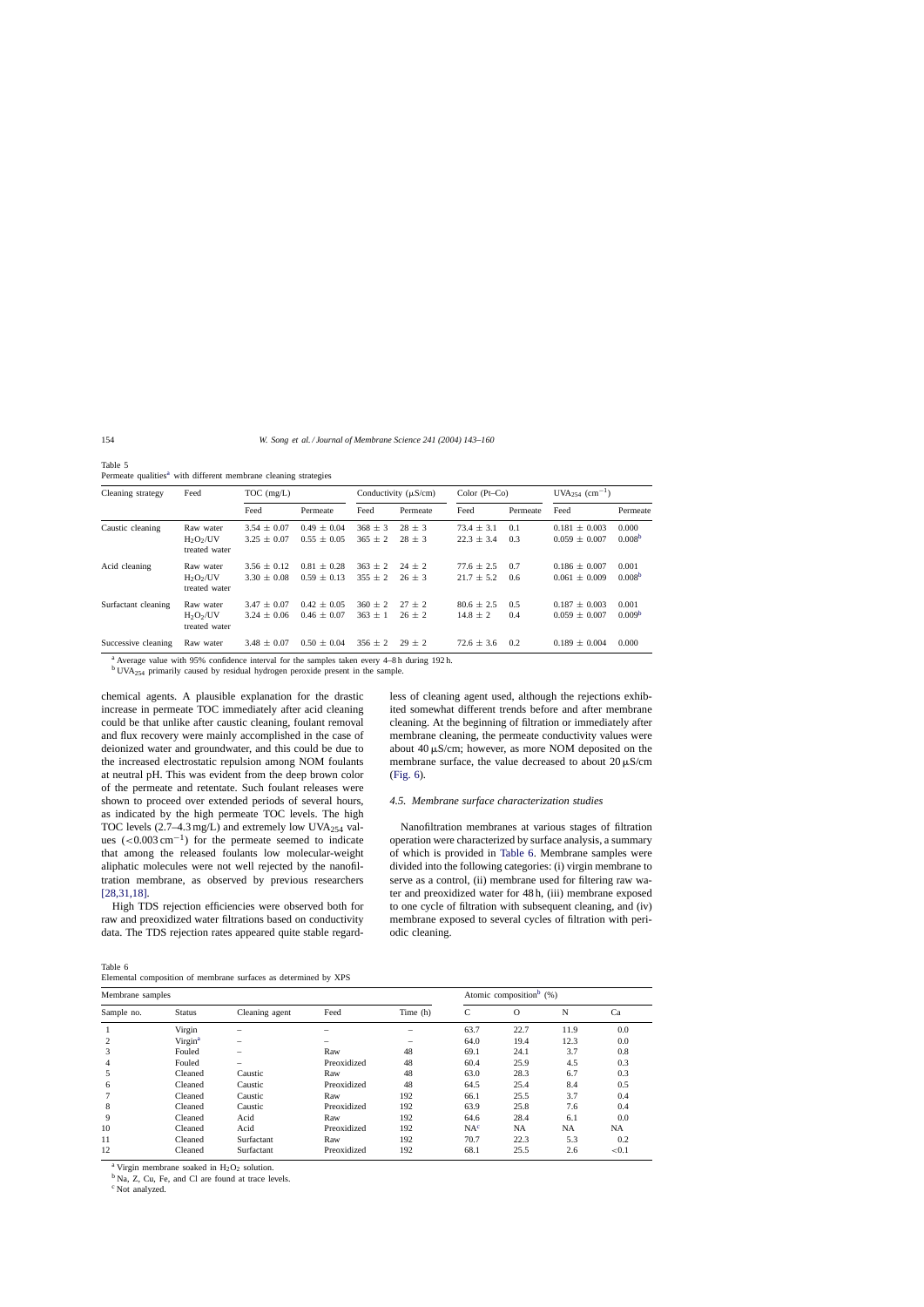<span id="page-12-0"></span>

Fig. 8. The FTIR spectra of membranes at various phases of membrane operation: (a) virgin membranes, (b) fouled membranes, and (c) caustic-cleaned membranes.

# *4.5.1. Attenuated total reflection-Fourier transform infrared spectroscopy studies*

The FTIR spectrum for a typical virgin NF70 membrane, presented in Fig. 8a, reflects the typical pattern expected of polyamide or polysulfone membranes [\[16,7\].](#page-17-0) The principal absorption bands for the virgin membrane consist of frequencies or wave numbers associated with these bond characteristics:  $v_{\text{CH}}$  (C–H rocking) vibrations at 635–855 cm<sup>-1</sup>,

 $ν_{CC}$  (C–C stretching) stretching at 875–1110 cm<sup>-1</sup>,  $ν_{COC}$ (aromatic ring–O–aromatic ring) stretching vibrations at  $1240 \text{ cm}^{-1}$ , and  $v_{\text{CC}}$  (C=C stretching in the aromatic rings) vibrations at 1410, 1500, and  $1580 \text{ cm}^{-1}$ . The FTIR spectrum of the virgin membrane soaked in hydrogen peroxide (5 mM) for 1 month is also presented in Fig. 8a. The two spectra were identical (Fig. 8a) highlighting the fact that the virgin membrane did not undergo any change in structure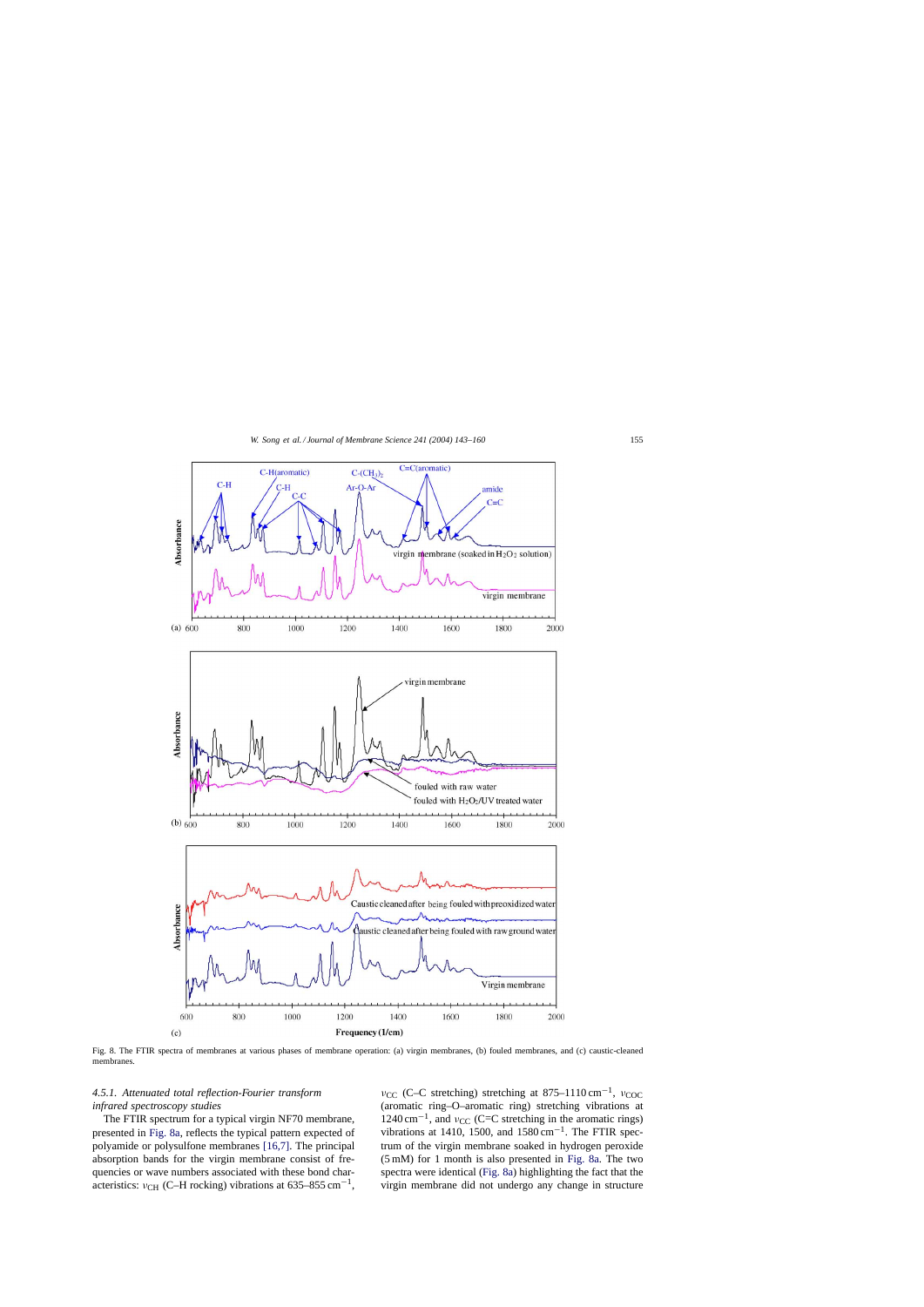<span id="page-13-0"></span>or composition on exposure to hydrogen peroxide because the oxidant reacts only with water-soluble polymers.

The FTIR spectra for the fouled membranes are shown in [Fig. 8b.](#page-12-0) It can be seen that the absorption peaks in the virgin membrane spectra were either eliminated or severely attenuated due to coating by NOM foulants. However, the spectral bands between wave numbers 950 and 1200 cm−<sup>1</sup> were significantly stronger in intensity for the membrane fouled with raw water, as compared to the virgin membrane. These peaks apparently originated from the polysaccharides in NOM foulants, as possible assignments can be made to the C–O–C vibrations of polysaccharides at frequencies of 1050 and 1080 cm−<sup>1</sup> [\[32\].](#page-17-0) In contrast, these peaks were not observed for the membrane fouled with preoxidized water ([Fig. 8b\),](#page-12-0) indicating that organics with high fouling potential (polysaccharides) were transformed into those with relatively low fouling potential during  $H_2O_2$ /UV oxidation. Furthermore, as the spectral bands for membrane exposed to preoxidized water were weaker in intensity than that for membrane exposed to raw water, it appears that NOM constituents in raw water were transformed into less adsorbable substances during preoxidation. The mechanistic hypothesis presented here are well supported by the permeate flux profiles for raw and preoxidized waters [\(Figs. 4 and 5\).](#page-6-0)

The FTIR spectra for caustic-cleaned membranes after 48 h of filtration are presented in [Fig. 8c.](#page-12-0) The absorption bands for caustic-cleaned membrane after being fouled with either raw or preoxidized water were significantly decreased in intensity, as compared to those for the virgin membrane at the following frequency or wavenumber ranges: vibrations at 635–855 cm<sup>-1</sup> (C–H rocking), stretching at 875–1110 cm<sup>-1</sup> (C–C stretching), stretching vibrations at  $1240 \text{ cm}^{-1}$  v<sub>COC</sub> (C–O–C stretching between two aromatic rings), and vibrations at 1410, 1500, and 1580 cm<sup>-1</sup> (C=C stretching in aromatic rings). Nevertheless, a comparison of the spectra for the two caustic-cleaned membranes, one exposed to raw water and the other exposed to preoxidized water, indicated that the latter had better peak recovery after cleaning. These ob-

Table 7

Relative amount of calcium on membranes as determined by XPS

servations supported the theory, based on flux recovery data, that foulants from preoxidized water were cleaned more effectively than those from raw water [\(Fig. 5a\).](#page-9-0) Furthermore, the observations indicated that preoxidation enhanced caustic cleanability of membranes because the foulants were predominantly smaller organic acids removable by reactions with alkaline solutions.

#### *4.5.2. X-ray photoelectron spectroscopy studies*

A survey scan of the skin layer of the virgin membrane primarily detected carbon, oxygen, and nitrogen. The atomic concentrations of these three components agreed well with those from a typical polyamide structure reported by previous investigators [\[33,13\],](#page-17-0) as shown in [Table 6.](#page-11-0) Additionally, sodium, zinc, copper, iron, chlorine, and silicon were detected at trace levels. The relative amounts of calcium present in the fouled and cleaned membranes are presented in Table 7. Although calcium was not detected on the virgin membrane, the metal was found on fouled and caustic-cleaned membranes, as indicated by the  $Ca(2p_{3/2})$ binding energies of 347.2–347.8 eV. These observations were similar to those of Jucker and Clark [\[17\], a](#page-17-0)nd Schäfer et al. [\[13\],](#page-17-0) who identified organically bound calcium in their samples at binding energies of 349.8 and 349.6 eV, respectively.

After acid cleaning no residual calcium was found due to the release of intramolecular calcium and dissolution of inorganic deposits at low pH (Table 7). Caustic cleaning showed the largest calcium content on membranes as compared to acid or anionic surfactant cleaning. Similar results were reported by Lindau and Jönsson [\[6\],](#page-17-0) who noted that the iron content of organic foulants increased significantly after caustic cleaning. These observations could be theoretically explained by the following hypothesis. The extent of complexation between organic acid constituents and calcium (or iron) increases during caustic cleaning due to increased availability (deprotonation) of carboxylic acids and oxalic acid of NOM at high pH values [\[6,29\].](#page-17-0) The

| Sample no. <sup>a</sup> | Membrane samples                                                  | Calcium (at.%)  | Ca(2p <sub>3/2</sub> ) B.E. $(eV)^b$ |
|-------------------------|-------------------------------------------------------------------|-----------------|--------------------------------------|
|                         | Virgin membrane                                                   | 0.0             | No peak                              |
|                         | Virgin membrane soaked in hydrogen peroxide $(H_2O_2)$ solution   | 0.0             | No peak                              |
|                         | Fouled with raw water (1 cycle)                                   | 0.8             | 347.5                                |
|                         | Fouled with preoxidized water (48h)                               | 0.3             | 347.2                                |
|                         | Caustic-cleaned after fouling with raw water (1 cycle)            | 0.3             | 347.6                                |
| <sub>0</sub>            | Caustic-cleaned after fouling with preoxidized water (1 cycle)    | 0.5             | 347.4                                |
|                         | Caustic-cleaned membrane (4 cycles)                               | 0.4             | 347.5                                |
| 8                       | Caustic-cleaned after fouling with preoxidized water (1 cycle)    | 0.4             | 347.2                                |
| 9                       | Acid-cleaned membrane (4 cycles)                                  | 0.0             | no peak                              |
| 10                      | Acid-cleaned after fouling with preoxidized water (1 cycle)       | NA <sup>c</sup> | NA <sup>c</sup>                      |
| 11                      | Surfactant cleaned membrane (4 cycles)                            | 0.2             | 347.8                                |
| 12                      | Surfactant-cleaned after fouling with preoxidized water (1 cycle) | ${<}0.1$        | 347.6                                |

<sup>a</sup> Number of membrane samples listed in [Table 6.](#page-11-0)

<sup>b</sup> Binding energy in electron volt.

<sup>c</sup> Not analyzed.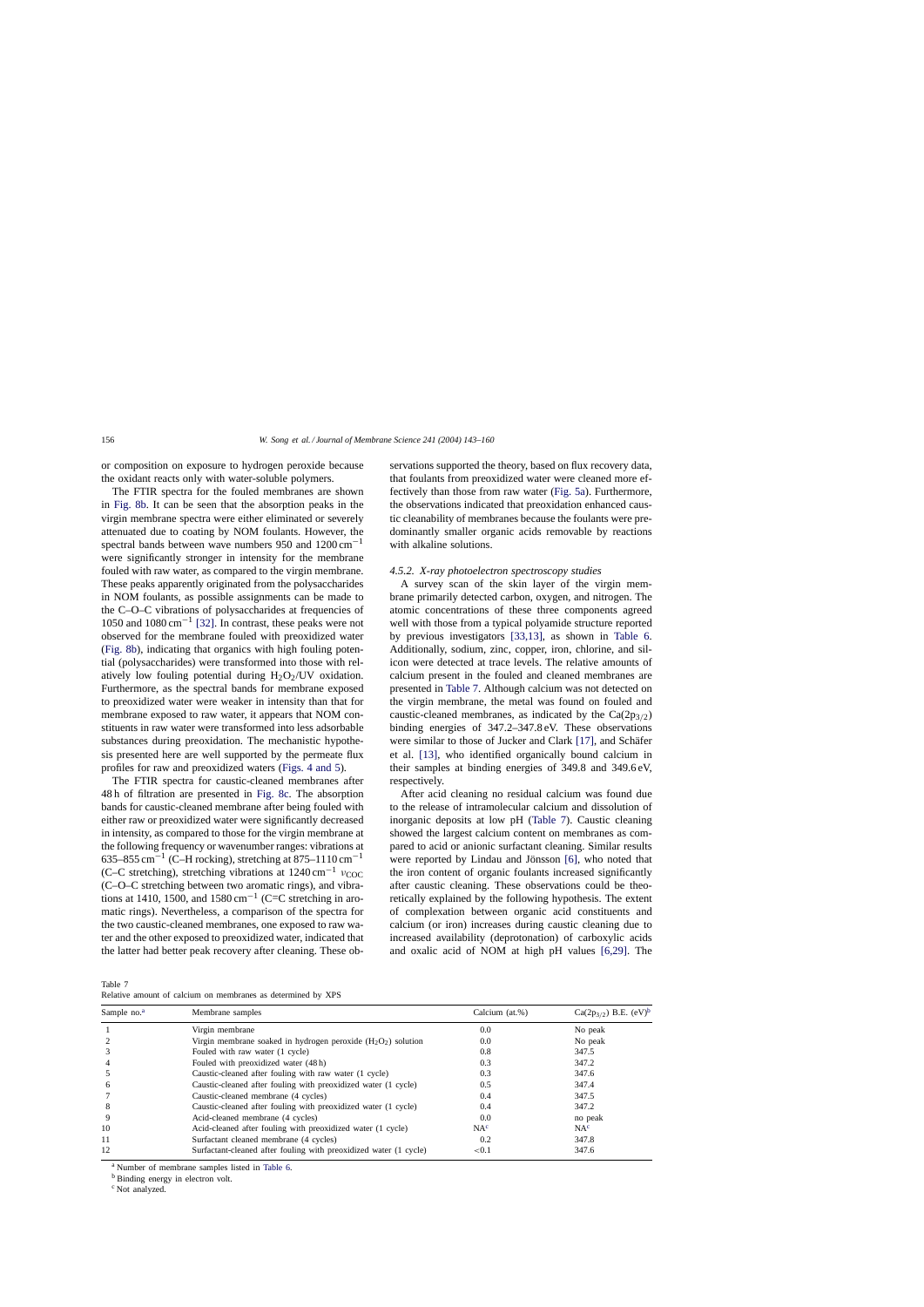calcium-complexed NOM constituents adsorbed onto the negatively charged membrane surface are not desorbed during caustic cleaning due to their low charge density vis-à-vis other deprotonated acids. Thus, gradual accumulation of these residual foulants after repeated caustic cleaning could cause progressive deterioration in permeate flux, a factor that could be more pronounced for feed waters containing moderate or high levels of calcium (the calcium level in the source water was below 10 mg/L). In such situations, successive cleaning with caustic and acid solutions would constitute an effective strategy for permeate flux recovery.

As previously noted,  $H_2O_2/UV$  preoxidation could lead to less negative charges on NOM molecules [\[12,14\].](#page-17-0) It is hypothesized that association of NOM with calcium would reduce the NOM charge density, and thereby promote sorption of NOM on negatively charged membranes. However, the calcium content of foulants from preoxidized water is lower than that from raw water (0.3% versus 0.8%), as presented in [Table 7. A](#page-13-0) possible explanation is that upon preoxidation calcium-complexed NOM constituents were not necessarily adsorbed on the membrane surface due to lower sorption affinities of preoxidized NOM. This further supports the theory that hydrophobic interactions between NOM and membrane surfaces were more influential than electrostatic interactions. The superior flux recovery by caustic cleaning, as evidenced in [Fig. 5a, s](#page-9-0)upports the hypothesis that a lower calcium content of the foulants is a very important factor in promoting the observed improvement in "cleanability" under preoxidized conditions.

The negative charge on the membrane surface mainly originates from the dissociation of acidic functionalities such as carboxylic groups. Therefore, the relative amounts of carbonyl-carbon containing functional groups such as the carboxylic groups shown in Table 8 can be considered to be a surrogate indicator for charge density on the membrane surface. This table provides the relative concentrations of various "carbon containing" functional groups obtained from high-resolution scans of the C(1s) region using XPS. The virgin membrane (sample 1) exhibited larger composition of C(1s) peak at binding energies of 288.2–288.8 eV (peak 3) than the fouled membrane (sample 3), that is, 16 and 9% for virgin and fouled membranes, respectively. These results suggested that carboxylic groups on the virgin membrane surface were coated with NOM foulants that contained a smaller amount of acidic functional groups (than the membrane surface), resulting in an overall surface charge reduction. As a fouled membrane was cleaned using caustic solution (sample 7), the relative amount of  $C(1s)$ signal in peak 3 increased from 9 (sample 3) to 11% (sample 7). The caustic-cleaned membrane used in the filtration of preoxidized water (sample 6) exhibited slightly higher carbonyl-carbon content (12%), as compared to the cleaned membrane exposed to raw water (11% for sample 5). However, this carbonyl-carbon content was still lower than those observed for virgin membranes (12% versus 16%), demonstrating that caustic cleaning could not completely remove foulants from preoxidized water. It was also observed that there was no increase in the  $C(1s)$  peak 3 size (9%) after surfactant cleaning (samples 3 and 11), consistent with the fact that there was no permeate flux recovery [\(Fig. 5c\).](#page-9-0)

#### *4.5.3. Atomic force microscopy studies*

The AFM images for virgin and fouled membranes are presented in [Fig. 9a–c.](#page-15-0) A significant difference is observed between the surface morphologies of the virgin and fouled membranes, reflected by their root mean square (rms) surface roughness values. The virgin membrane exhibits an rms surface roughness of 48 nm [\(Fig. 9a\)](#page-15-0), significantly lower than the values for fouled membranes. [Fig. 9b](#page-15-0) shows an AFM image for the membrane exposed to preoxidized water without cleaning (sample 4 in [Table 6\).](#page-11-0) This membrane can be regarded as moderately fouled based on the permeate flux of  $9.3 \text{ L m}^{-2} \text{ h}^{-1} \text{ bar}^{-1}$  ([Fig. 4\),](#page-6-0) and it has a high surface roughness of 124 nm. The increase in surface roughness can be explained by the following theory. During the initial stages of filtration, macromolecules such as humic or hydrophobic NOM fraction as well as less negatively charged NOM constituents (such as calcium-bound NOM) preferentially deposit onto the negatively charged membrane surface [\[34\].](#page-17-0)

The surface morphology of the membrane subjected to four cycles of filtration with surfactant cleaning is shown in [Fig. 9c.](#page-15-0) This membrane can be regarded as severely fouled (after 192 h) because of the ineffective foulant removal by surfactant cleaning [\(Fig. 5c\).](#page-9-0) Further deposition of NOM (192 h) resulted in a decrease in rms surface roughness to

Table 8

Relative composition of total C(1s) peak as determined by XPS

| Sample no. <sup>a</sup> | Membrane           | $C(1s)$ peak #1 (C–C, C–H) |            | $C(1s)$ peak #2 (C-NH) |            | $C(1s)$ peak #3 (C=O) |            |
|-------------------------|--------------------|----------------------------|------------|------------------------|------------|-----------------------|------------|
|                         |                    | %                          | $B.E$ (eV) | %                      | $B.E$ (eV) | $\%$                  | $B.E$ (eV) |
|                         | Virgin             | 66                         | 285.0      | 18                     | 286.5      | 16                    | 288.2      |
| 3                       | Fouled             | 72                         | 285.0      | 19                     | 286.8      | 9                     | 288.7      |
| $\overline{4}$          | Less fouled        | 66                         | 285.0      | 23                     | 286.7      | 11                    | 288.6      |
| 6                       | Well-cleaned       | 70                         | 285.0      | 18                     | 286.9      | 12                    | 288.5      |
| 5                       | Moderately cleaned | 67                         | 285.0      | 22                     | 286.7      | 11                    | 288.5      |
| 11                      | Severely fouled    | 67                         | 285.0      | 24                     | 286.9      | 9                     | 288.8      |

<sup>a</sup> Number of membrane samples listed in [Table 6.](#page-11-0)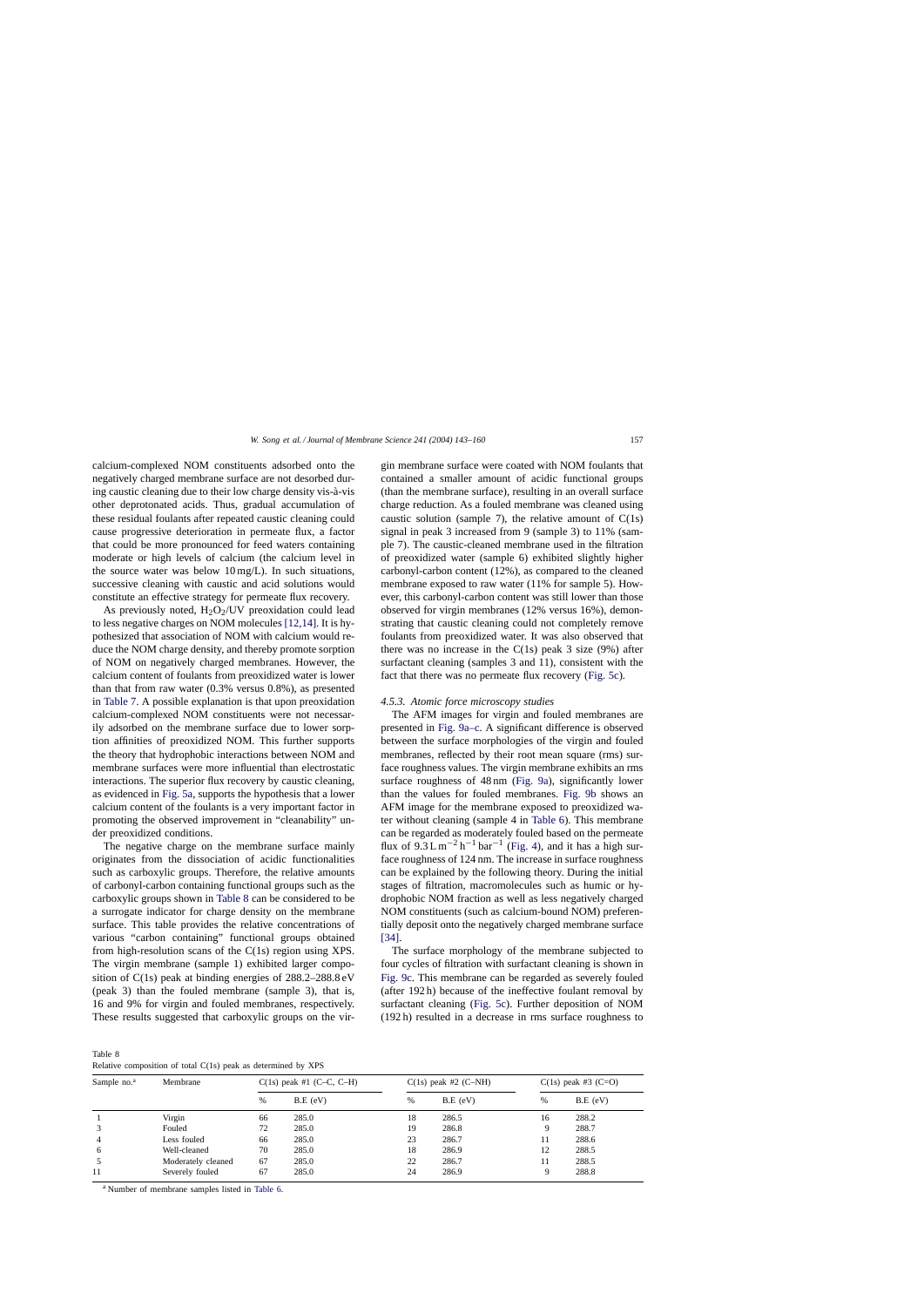<span id="page-15-0"></span>

Fig. 9. AFM image scans: (a) virgin membrane (sample 1), (b) fouled with preoxidized water (sample 4), (c) surfactant-cleaned (sample 11), and (d) caustic-cleaned (sample 8).

72 nm, probably due to NOM adsorption onto the depressions in the accumulated foulant layer. According to the conceptual model of NOM adsorption onto membrane surface proposed by Lahoussine-Turcaud et al. [\[34\],](#page-17-0) this stage of NOM adsorption, referred to as stage II by the investigators, can be regarded as solute accumulation in a densely compacted layer. The caustic-cleaned membrane after two cycles of filtration with preoxidized water (Fig. 9d) exhibited a morphology similar to that of virgin membrane, but had a lower surface roughness (40 nm versus 48 nm). This decreased roughness was presumably caused by residual foulants (such as calcium-bound organic acid constituents) within the concavity of the membrane surface even after caustic cleaning. It can be hypothesized that incomplete removal of organic foulants during caustic cleaning was due to one or the combination of these factors: (a) calcium-complexed NOM constituents with low charge density are formed that might promote fouling; (b) membrane surface roughness could lead to some irreversible deposition of foulants; and (c) hydrophobic interactions between non-desorbable NOM components and membrane surface could cause irreversible fouling.

#### *4.5.4. Scanning electron microscopy studies*

The SEM results presented in [Fig. 10a–d](#page-16-0) are based on multiple samples of fouled membranes of the same types to avoid problems associated with cell losses arising from random sample choice (cut pieces of the membranes) and/or sample preparation. The SEM slides presented are therefore typical representatives of those obtained during the multiple analyses. The SEM micrograph of the virgin membrane ([Fig. 10a\)](#page-16-0) exhibited the "ridge and valley network" microstructure typical of a polyamide barrier layer [\[33\],](#page-17-0) while

the micrographs of the fouled membranes [\(Fig. 10a and c\)](#page-16-0) exhibited different surface morphologies. These observations supported the fact that surface adsorption was the main fouling mechanism in nanofiltration membranes [\[31\].](#page-17-0) The SEM micrograph of a membrane moderately fouled with preoxidized water after 48 h of filtration [\(Fig. 10b\)](#page-16-0) showed a somewhat sparse and loosely woven foulant layer due to regional adsorption of macromolecules and the uneven nature of NOM deposition. This type of NOM adsorption might be regarded as stage I of the "staged adsorption model" suggested by Lahoussine-Turcaud et al. [\[34\],](#page-17-0) according to which dissolved macromolecules were loosely bound to the membrane surface. The uneven structure of foulant deposition was consistent with the large surface roughness reflected by the AFM images ([Fig. 10b\),](#page-16-0) and the loose and sparse structure certainly eased chemical cleaning and/or hydraulic rinsing.

The membrane fouled with raw water after 48 h of filtration [\(Fig. 10c\)](#page-16-0) exhibited a relatively smooth surface. This was consistent with the decreased surface roughness of the severely fouled membrane due to NOM adsorption onto depression areas of the accumulated foulant layer [\(Fig. 10c\).](#page-16-0) It could be theorized that once a densely compacted gel layer was formed, further accumulation of NOM did not significantly influence the surface morphology (possibly due to hydrodynamic shear of crossflow), but merely increased the layer thickness up to a steady-state value reached between adsorption and desorption [\[31\].](#page-17-0) In this regard, the term "morphology" mainly referred to "surface roughness" and "microbial deposition." In our study, fouled membranes after four cycles exhibited visually thicker foulant layers as compared to those only after one cycle, suggestive of such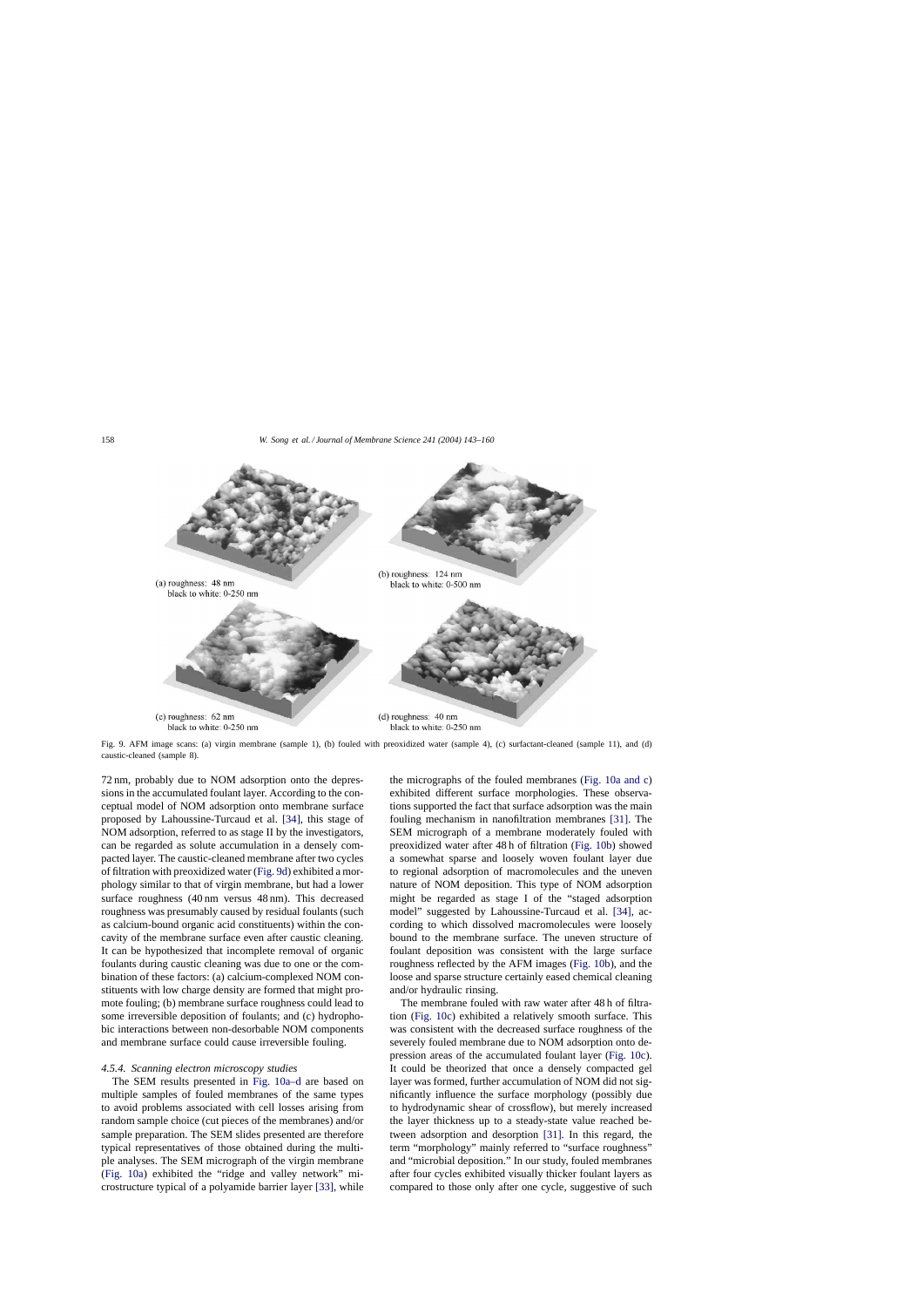<span id="page-16-0"></span>

Fig. 10. Scanning electron micrographs: (a) virgin membrane (sample 1), (b) fouled with preoxidized water (sample 4), (c) fouled with raw water (sample 3), and (d) caustic-cleaned (sample 7).

progressive adsorption phenomena. Additionally, Fig. 10c also showed the occurrences of rod-shaped microorganisms on the foulant surface; however, these microorganisms were not observed on membranes exposed to preoxidized water (Fig. 10b). Speth et al. [\[3\]](#page-17-0) attributed high concentrations of polysaccharides and amino sugars in foulants to the likely presence of bacterial cells (amino sugars) and extracellular materials (polysaccharides). It appeared from the above observations that a strong bonding was necessary to overcome charge repulsion and establish the binding between bacterial cells and NOM foulants. These results were supported by the FTIR spectra for the membrane fouled with raw water which exhibited peak intensities at 1050 and  $1080 \text{ cm}^{-1}$ , frequencies (wave-numbers) diagnostic for presence of polysaccharides [\(Fig. 8b\).](#page-12-0)

The membrane subjected to four cycles of filtration with caustic cleaning after each cycle (Fig. 10d) showed a morphology similar to those of foulants from raw water (Fig. 10c), but without the entrapment of bacterial cell fragments, confirming the effectiveness of caustic cleaning in removing biological foulants. Nonetheless, the smooth surface shown in Fig. 10d demonstrated that concavities in the virgin membrane were completely masked by residual foulants after caustic cleaning, an observation consistent with the gradual flux deterioration observed on increasing filtration cycles (flux profile for raw water, [Fig. 5a\).](#page-9-0) It should be noted that unlike the caustic-cleaned membrane

after exposure to raw water (Fig. 10d), the caustic-cleaned membrane after exposure to preoxidized water exhibited nearly the same surface morphology as the virgin membrane ([Fig. 9d\).](#page-15-0) This observation suggested that the preoxidized water might have contained fewer NOM fractions that were non-desorbable.

# **5. Summary and conclusions**

The major findings of this study are briefly summarized as follows:

- The  $H_2O_2$ /UV oxidation pretreatment of source water significantly mitigated organic fouling by transforming humic/hydrophobic NOM fractions and polysaccharides into less sorbable organic acids, as investigated by FTIR, XPS, SEM, and AFM. It also provided an effective means for removing hydrogen sulfide and the pesticide alachlor.
- The  $H<sub>2</sub>O<sub>2</sub>/UV$  pretreatment also exhibited the potential to mitigate biological fouling based on the findings from SEM studies further supported by FTIR spectral peaks arising from polysaccharides (extracellular materials) observed only for foulants from raw water.
- The membranes fouled with  $H_2O_2$ /UV-pretreated water appeared more amenable to caustic cleaning than those fouled with raw water. This was presumably due to the